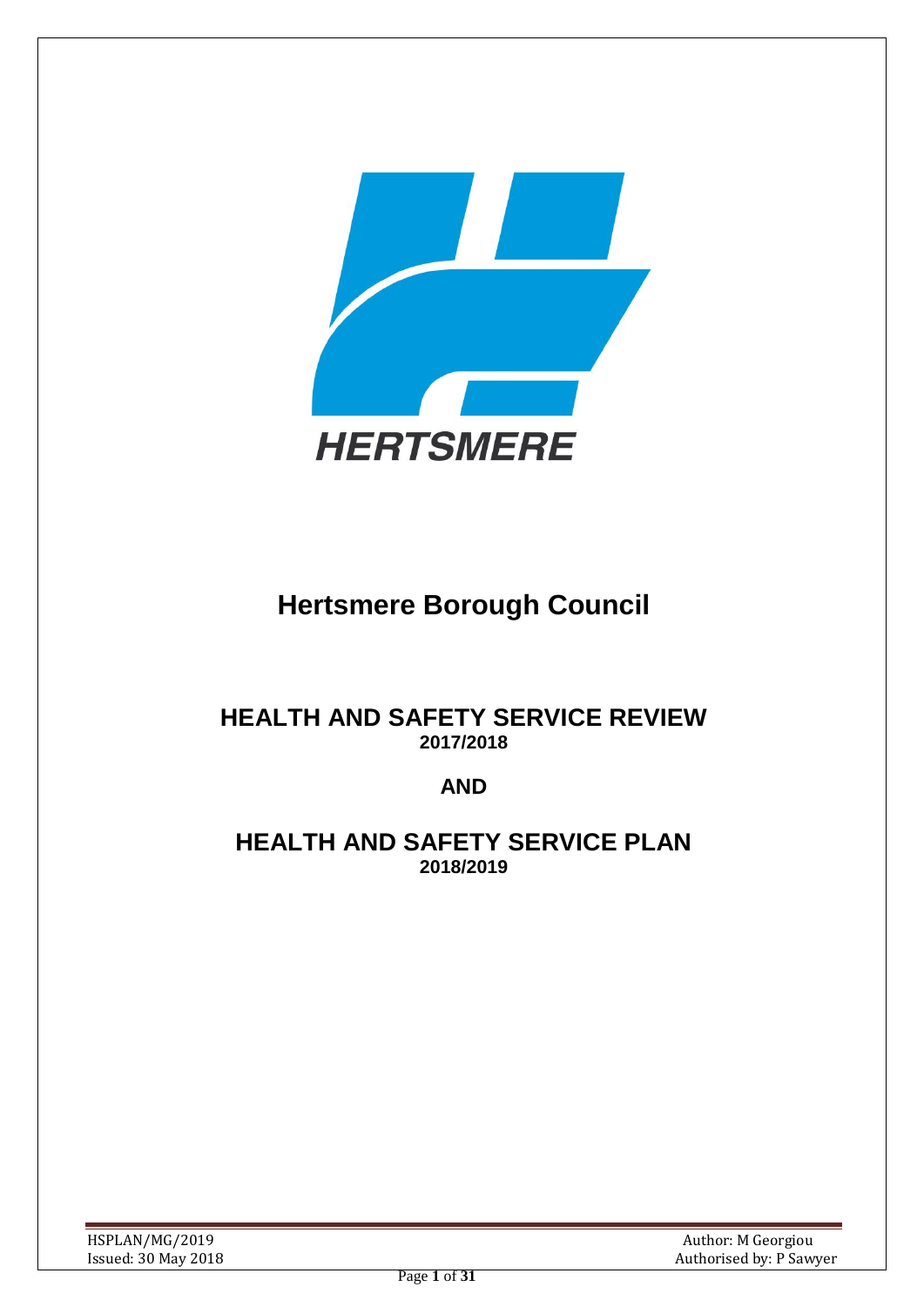|                          | <b>Contents</b>                                                                          | Page     |
|--------------------------|------------------------------------------------------------------------------------------|----------|
| 1.<br>1.1<br>$\mathbf 2$ | <b>Introduction</b><br><b>Service Achievements</b><br><b>Service Aims and Objectives</b> | 3<br>3   |
| 2.1<br>2.2               | Aims and Objectives<br>Review of service delivery objectives 2017/18                     | 4<br>5   |
| 3.                       | <b>Background</b>                                                                        |          |
| 3.1<br>3.2               | Scope of the Service Plan<br><b>Enforcement policy</b>                                   | 10<br>10 |
|                          |                                                                                          |          |
| 4.                       | <b>Service Plan, Demand, Trends and Delivery</b>                                         |          |
| 4.1<br>4.2               | <b>Background and Context</b><br><b>Inspection of Premises</b>                           | 11<br>12 |
| 4.3                      | Service plan 2018/19                                                                     | 13       |
| 4.4                      | <b>Investigation of Complaints</b>                                                       | 14       |
| 4.5                      | <b>Investigation of Accidents</b>                                                        | 14       |
| 4.6                      | <b>Cooling Towers</b>                                                                    | 16       |
| 4.7                      | <b>Liaison with Others</b>                                                               | 17       |
| 4.8                      | <b>Primary Authority</b>                                                                 | 17       |
| 5.                       | <b>Resources</b>                                                                         | 18       |
| 5.1                      | Cost of the Service                                                                      | 18       |
| 5.2                      | <b>Directly Employed Staff</b>                                                           | 18       |
| 5.3                      | Contractors                                                                              | 18<br>18 |
| 5.4                      | Staff Development Plan                                                                   |          |
| 6.0                      | <b>Quality Assessment</b>                                                                | 19       |
| 6.1                      | <b>Internal Procedures</b>                                                               | 19       |
| 7.                       | <b>Equality and Diversity</b>                                                            |          |
| 7.1                      | <b>Accessing Services</b>                                                                | 20       |
| 7.2                      | <b>Equality and Diversity policy</b>                                                     | 20       |
|                          | <b>Appendices</b>                                                                        |          |
|                          | <b>Appendix 1</b><br><b>Enforcement Policy</b>                                           | 21       |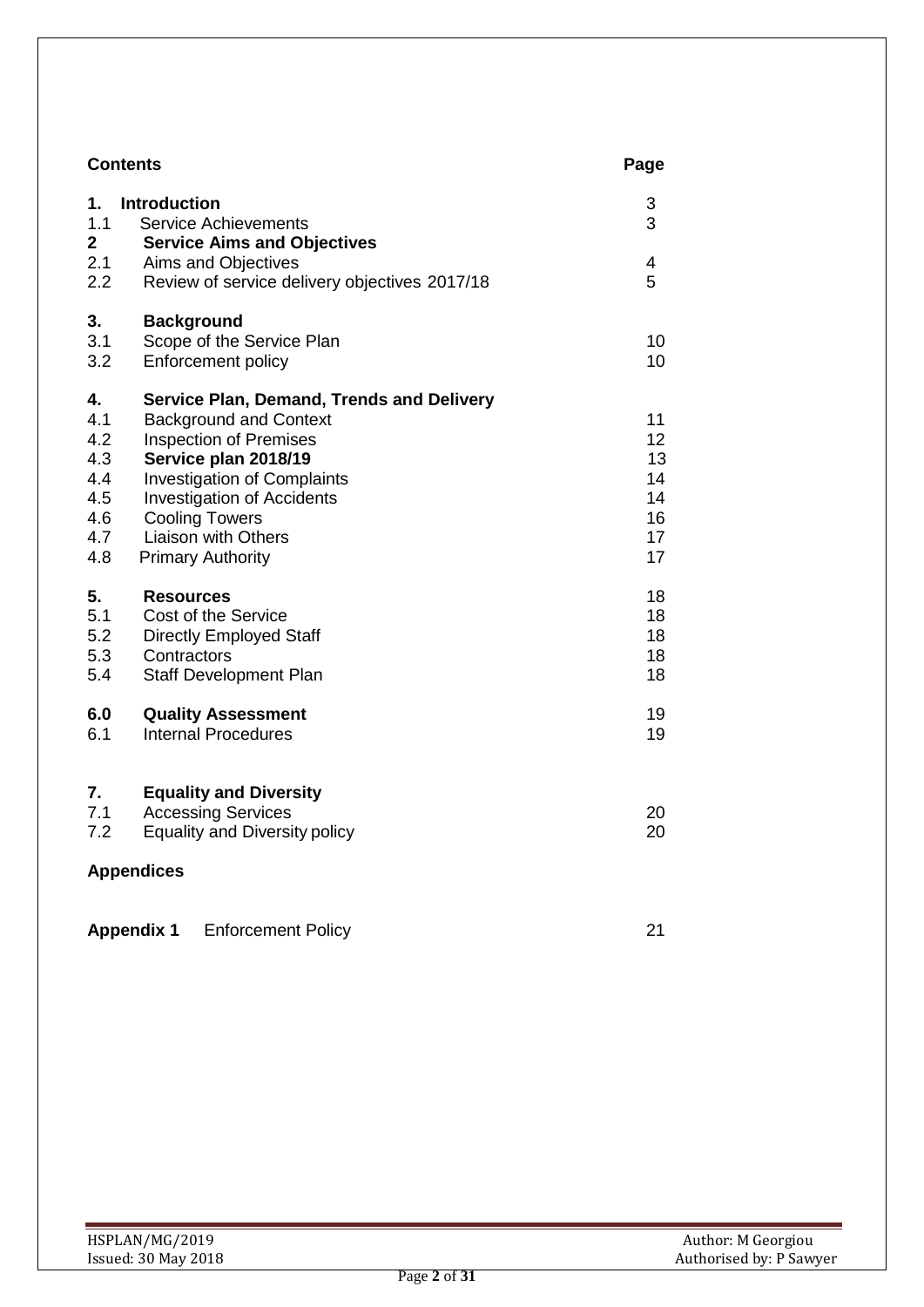# **1.0 INTRODUCTION AND SERVICE REVIEW 2017/18**

This service plan is dedicated to the Health and Safety enforcement functions carried out by Environmental Health personnel authorised under the provisions of The Health and Safety at Work etc. Act1974.

There is a mandatory requirement under section 18 of the aforementioned Act to submit a service plan to relevant members' forum for approval to ensure local transparency and accountability. On approval the Health and Safety Service Plan will be published in the public domain, including availability on the Council's website.

An annual performance review on the service delivery plan will be conducted and submitted for appropriate Member approval.

A performance review for the period 2017/18 is outlined below.

# **Executive Summary**

#### **1.1 Service Achievements**

- 71 reported work related accidents notified to this service were reviewed based on incident selection criteria with 5 investigated by telephone and 8 accidents investigated by visits. All accidents investigated to a proper conclusion.
- Served 7 Health and Safety Improvements Notices and 3 Prohibition Notices for poor Health and Safety standards identified within businesses
- Responded to 23 complaints and requests for advice from the public, employers and employees relating to Health, Safety and welfare in workplaces and premises where public have access.
- Responded to 3 notifications from lift inspectors regarding defective lift and lifting vehicles requiring immediate attention.
- Reviewed all Health and Safety issues relating to large scale public events within the Borough. Participation in regular safety Advisory Group (SAG) meetings with other enforcement bodies. Corresponded with 11 duty holders in relation to organised events in the Borough.
- Reviewed and where appropriate, responded to all planning and licensing applications received for health and safety consultation.
- Carried out 25 planned health and safety inspections, including Zoonosis control inspections of open farm visitor attractions (4) commercial fitness centres with swimming pool and spa facilities for a national hygiene and legionella survey and sampling initiative(18) Workplace violence (1) and event safety (2)
- Maintained Primary Authority Partnership arrangements for Food and Health and Safety functions with Pizza Hut UK Ltd and Yum III Ltd. Attended meetings at business head office and gave advice on health and safety and welfare related issues
- Inspected and issue 22 new registrations for new operators and premises involved in skin piercing activities including tattooing, micropigmentation, electrolysis, body piercing and acupuncture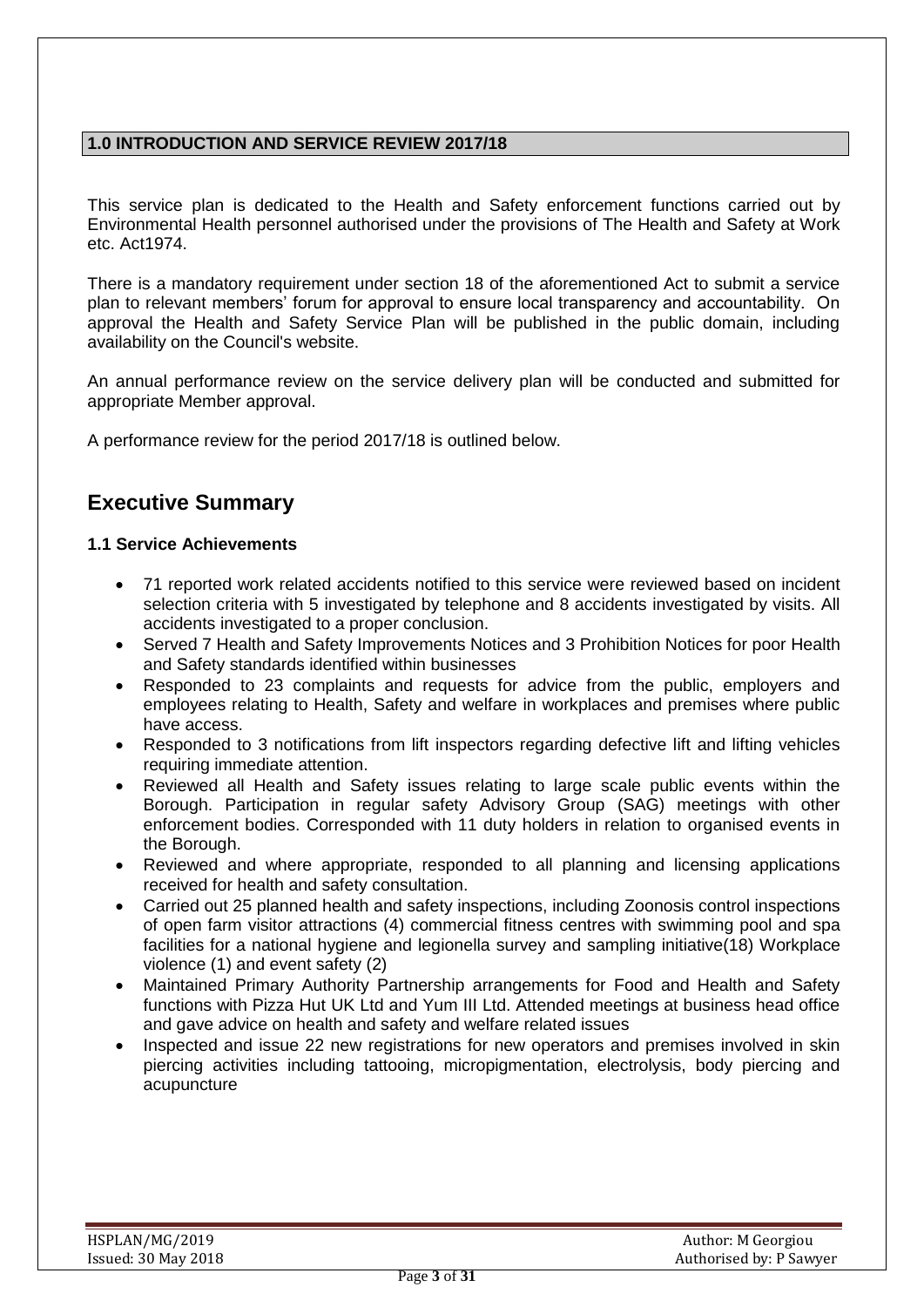# **2.0 Overall aim of the service**

'To work with others to protect people's health and safety by ensuring risks in the changing workplace are managed properly'.

This document sets out our aims and objectives for 2018-2019 for the enforcement of Health and Safety at Work. It also reviews the work undertaken in 2017-2018

Our key delivery Priorities are:

- **To manage the risk in high risk, poor performing and/or rogue trader businesses.**
- **Investigating major injury incidents and fatalities**
- **Investigate and resolve all serious health and safety complaints.**
- Provide advice and assistance to businesses, employees and customers on health and safety related issues.
- Receive and act as appropriate for all notifications of accidents, dangerous occurrences and cases of occupational ill health
- Receive and act as appropriate for all notifications of work with asbestos
- **Investigate reports from engineers relating to defective lifting gear, pressurised** vessels etc and take appropriate action
- **-** Delivery of health & safety executive's objectives and priorities.
- Working in partnership
	- With HSE and other Local Authorities to allow better use of scarce joint resources

To ensure Enforcement decisions are consistent with our Enforcement policy, and the Enforcement Management Model (Ensures proportionate, consistent, transparent and accountable enforcement as part of the 'Better regulation' agenda.)

To deliver the priorities the service plan incorporates the following interventions; planned general inspections, planned enforcement initiatives, investigation of complaints, advice, visits to new premises, revisits to check and enforcement.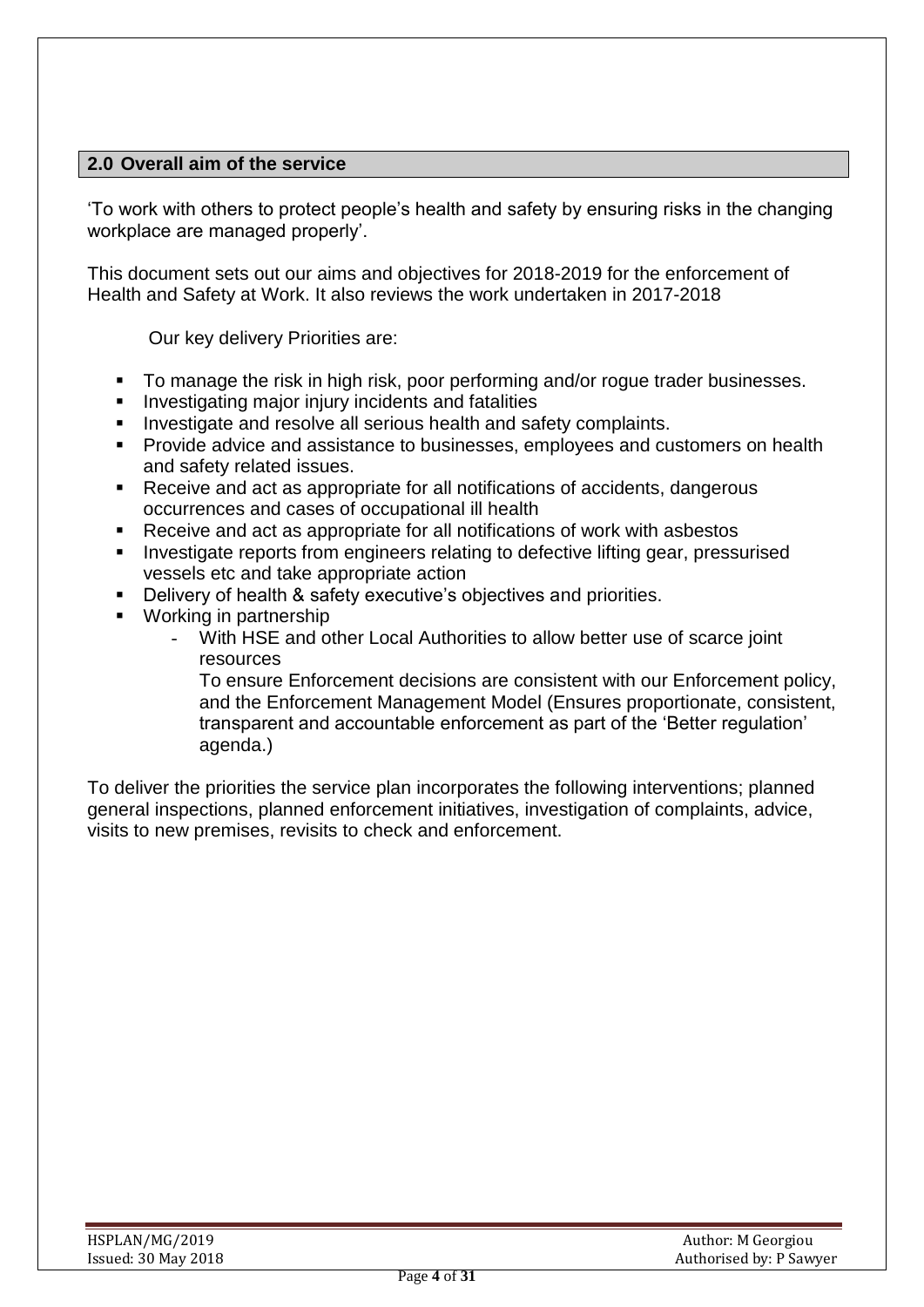# **2.2 REVIEW OF SERVICE DELIVERY OBJECTIVES 2017-18**

| <b>Ref</b>       | <b>Activity</b>                                                                                                                                                                      | Target/Outcome                                                                                                    | <b>Officer Responsible</b>                                | <b>Result</b>                                                                                               | <b>Explanation</b>                                                                                                                               | <b>Corrective Action</b> |
|------------------|--------------------------------------------------------------------------------------------------------------------------------------------------------------------------------------|-------------------------------------------------------------------------------------------------------------------|-----------------------------------------------------------|-------------------------------------------------------------------------------------------------------------|--------------------------------------------------------------------------------------------------------------------------------------------------|--------------------------|
|                  | <b>Inspection of premises</b>                                                                                                                                                        |                                                                                                                   |                                                           |                                                                                                             |                                                                                                                                                  |                          |
| HSI <sub>1</sub> | Undertake selective<br>inspections of high risk<br>sectors and activities which<br>pose hazards to the local<br>workforce or community                                               | <b>Business for</b><br>intervention based on<br>National code or<br>local intelligence to<br>support intervention | PEHO(H&S) and<br>EHO <sub>s</sub><br>commercial)          | Re-prioritised<br>proactive<br>inspection<br>programme, total<br>of 25 targeted<br>inspections.             | Inspections<br>based on<br>prioritising<br>work loads<br><b>Officer</b><br>involvement in<br>a complex and<br>time<br>consuming<br>investigation | N/A                      |
| HSI <sub>2</sub> | Re-inspections to High<br>risk/poor performing/rogue<br>traders                                                                                                                      | All re-inspections<br>undertaken to reach<br>a proper conclusion                                                  | PEHO(H&S) and<br>EHOS(<br>commercial)                     | 15 revisits carried<br>out                                                                                  | Non-<br>compliance<br><b>issues</b><br>identified for<br>follow up<br>visits.                                                                    | N/A                      |
| HSI3             | Undertake a sampling and<br>inspection programme for<br>legionella risks and a<br>swabbing program on gym<br>equipment and surfaces in<br>accordance with Public<br>Health protocol. | Initiative undertaken<br>on all relevant<br><b>Fitness centres</b><br>within the Borough                          | PEHO(H&S) EHO<br>and Technical<br>officer<br>(Commercial) | 9 Fitness and<br>leisure centres<br>visited, swab an<br>water samples<br>submitted to<br>Public Health Lab. | Participation<br>in national<br>survey<br>protocol.                                                                                              | N/A                      |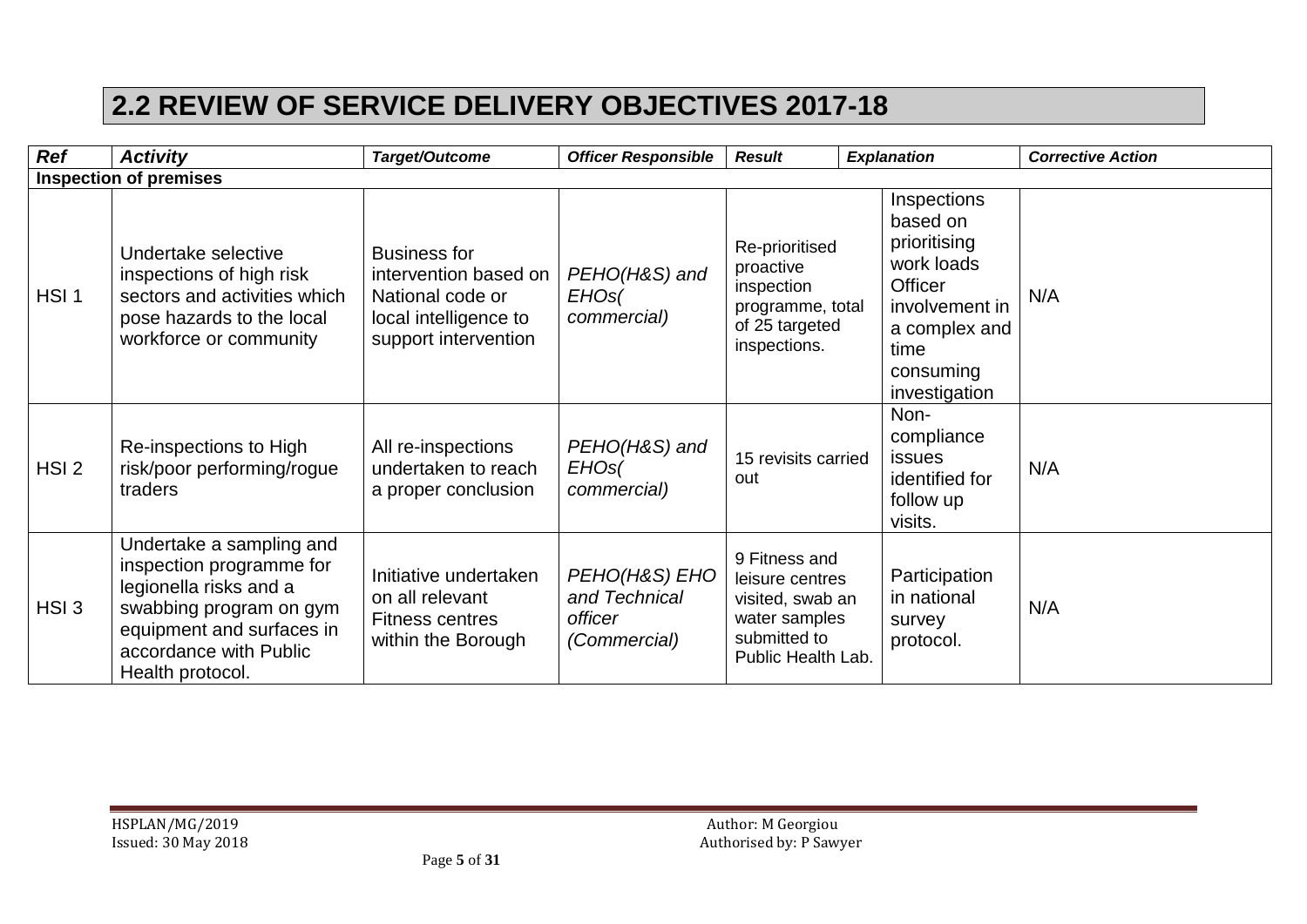| HSI <sub>4</sub> | Identify and intervention on<br>new and poorly compliant<br>warehouse and distribution<br>businesses. Focus on<br>activities with risks from falls<br>from height and workplace<br>transport.                         | 15 new or unrated<br>potentially higher risk<br>rated businesses<br>approached                    | PEHO (H&S) and<br><b>EHOs commercial</b> | Health and safety<br>advice given<br>during new<br>premises food<br>inspections. No<br>new warehouses<br>identified for<br>inspection                       | Other priority<br>workloads.<br>warehouses<br>not identified<br>requiring a<br>priority<br>inspection | To be included as part of<br>future National Code<br>interventions |
|------------------|-----------------------------------------------------------------------------------------------------------------------------------------------------------------------------------------------------------------------|---------------------------------------------------------------------------------------------------|------------------------------------------|-------------------------------------------------------------------------------------------------------------------------------------------------------------|-------------------------------------------------------------------------------------------------------|--------------------------------------------------------------------|
| HSI <sub>5</sub> | Inspect all open farms and<br>animal visitor attractions to<br>evaluate<br>E.coli/cryptosporidium<br>controls                                                                                                         | All 4 premises in<br>Borough inspected                                                            | PEHO (H&S)and<br>EHO's<br>commercial     | All 4 businesses<br>inspected                                                                                                                               | N/A                                                                                                   | N/A                                                                |
| HSI <sub>6</sub> | Identify and inspect<br>businesses which pose a<br>risk of ill health as a result<br>of exposure such as<br>asthmatogens from flour<br>dust.                                                                          | All food businesses<br>within the Borough<br>involved with flour<br>dust risks to be<br>inspected | PEHO(H&S)<br>EHO's<br>Commercial         | No intervention<br>undertaken                                                                                                                               | Other<br>prioritised<br>workloads and<br>complex<br>investigation                                     | To be included as part of<br>future intervention                   |
| HSI <sub>7</sub> | Continuation of visiting<br>further businesses with high<br>potential for violence at<br>work, raising awareness<br>and reducing potential for<br>violence incidents (Such as<br>Bookmakers or hospitality<br>sector) | <b>Target further</b><br>businesses within<br>Borough identified for<br>advisory visits.          | PEHO(H&S)<br>EHO's<br>commercial         | No proactive work<br>undertaken.<br>Enforcement<br>intervention<br>following<br>workplace<br>violence reports<br>from 2 businesses<br>within the<br>Borough | Other<br>prioritised<br>workloads and<br>complex<br>investigation                                     | To be included as part of a<br>future intervention                 |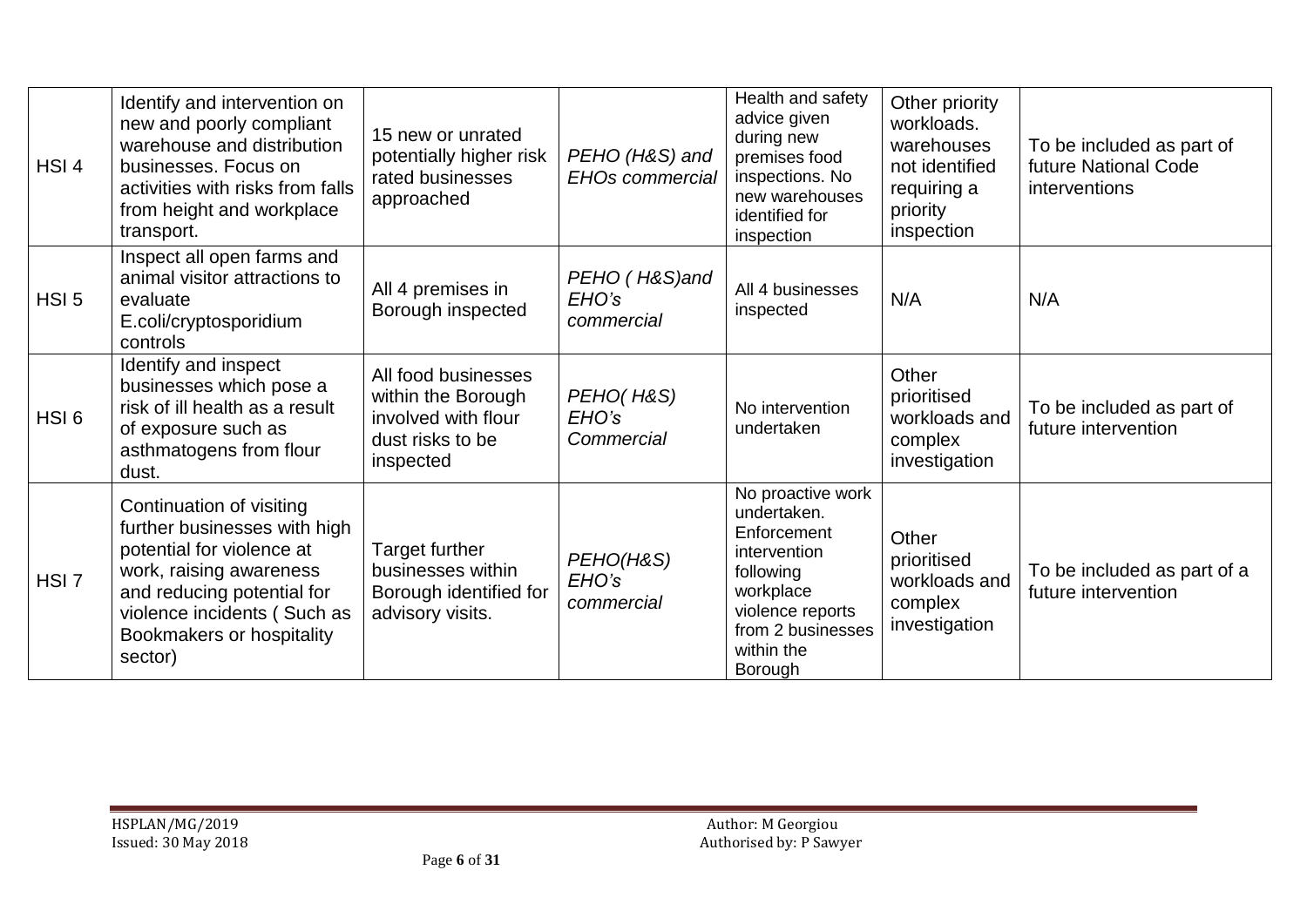| HSI8              | Participate in safety<br>advisory meetings and<br>inspections of large scale<br>public events/sports/leisure<br>facilities for crowd control<br>hazards and injuries to the<br>public | Participation giving<br>appropriate advice<br>and intervention on<br>all large scale events | PEHO (H&S)<br><b>ACEHO</b>         | All significant<br>public events<br>reviewed and<br>consultations with<br>event organisers                     | N/A                                                | N/A                                                                      |
|-------------------|---------------------------------------------------------------------------------------------------------------------------------------------------------------------------------------|---------------------------------------------------------------------------------------------|------------------------------------|----------------------------------------------------------------------------------------------------------------|----------------------------------------------------|--------------------------------------------------------------------------|
| HSSK <sub>1</sub> | Identify, inspect and register<br>new businesses within<br>Borough involved in skin<br>piercing activities                                                                            | Maintain register of<br>premises within the<br>Borough. Issue<br>registrations              | PEHO(H&S)<br>SEHO/TO<br>commercial | 22 new skin<br>piercing<br>registrations<br>issued                                                             | SEHO and TO<br>undertaking<br>new<br>registrations | N/A                                                                      |
| HSC <sub>1</sub>  | Investigate and resolve<br>complaints and respond to<br>requests for advice relating<br>to Health, Safety and<br>Welfare                                                              | All requests and<br>complaints<br>investigated                                              | PEHO (H&S)<br>/EHOs(<br>Commercial | 23 Requests<br>responded to with<br>a proper<br>conclusion                                                     | N/A                                                | N/A                                                                      |
| HSA <sub>1</sub>  | Investigation of fatal injuries<br>resulting from workplaces                                                                                                                          | All fatalities<br>investigated                                                              | PEHO (H&S)                         | No fatalities<br>reported                                                                                      | N/A                                                | N/A                                                                      |
| HSA <sub>2</sub>  | Investigations of other<br>reported accidents based<br>on HSE adopted<br>investigation criteria                                                                                       | investigations                                                                              | PEHO (H&S)<br>/EHO(<br>Commercial) | 8 investigated<br>by visiting, and<br>5 follow up<br>review by<br>telephone out of<br>71 reported<br>accidents | N/A                                                | N/A                                                                      |
| HSCT <sub>1</sub> | Add notifications/modify the<br>register of cooling towers.                                                                                                                           | Register maintained.                                                                        | PEHO (H&S)                         | Register<br>maintained                                                                                         | N/A                                                | Update details of duty<br>holders and responsible<br>persons on register |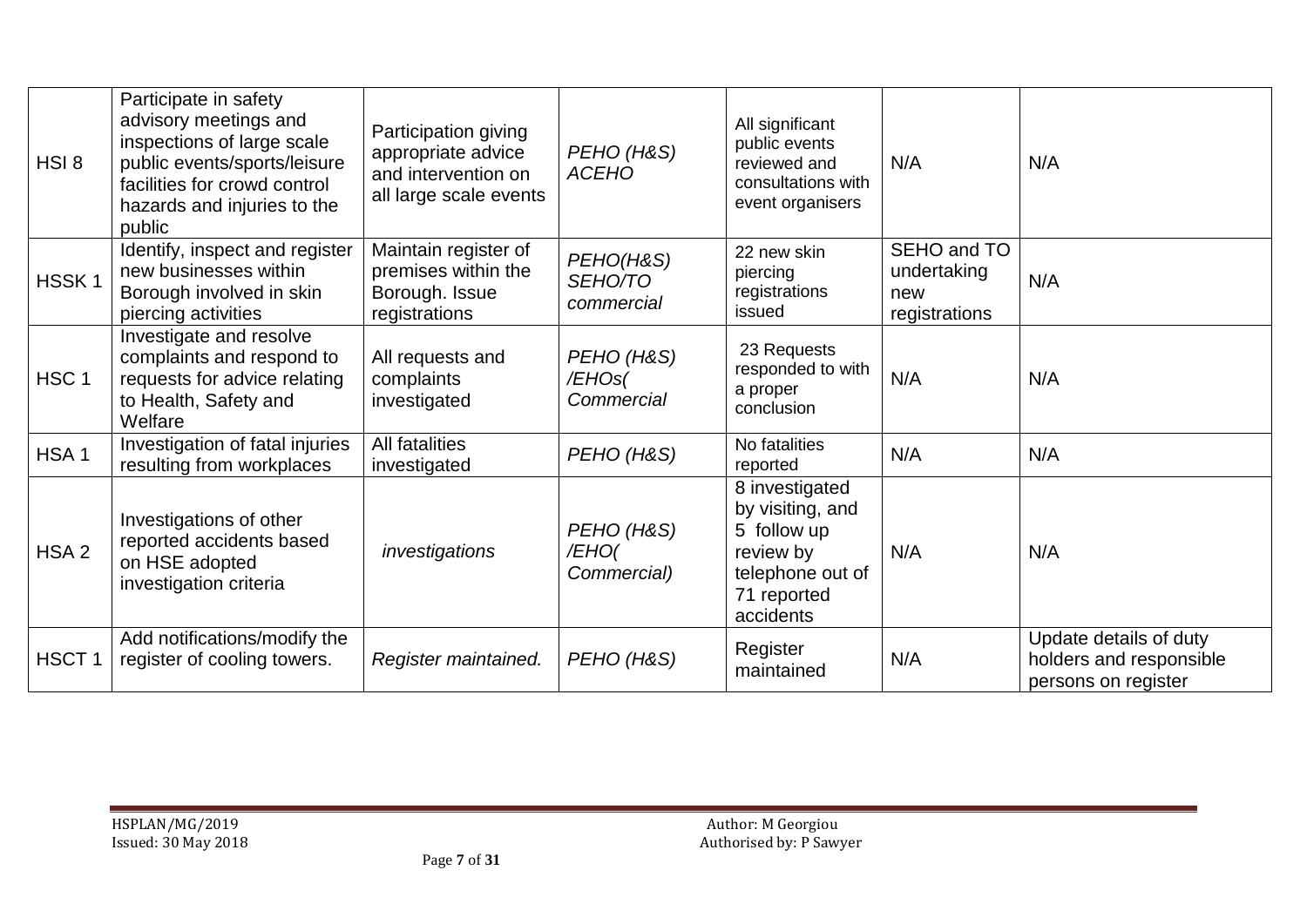| HSCT <sub>2</sub> | Identify and inspect<br>businesses with related<br>water systems to assess<br>compliance with L8 ACOP                                               | Programmed<br>inspections on<br>targeted businesses<br>which may pose a<br>risk | PEHO (H&S)<br><b>EHOs</b><br>(Commercial) | Inspection<br>programme not<br>undertaken due<br>to staff<br>resources/<br>workload<br>priorities | N/A                                                                                                          | Bring proactive initiative<br>forward subject to resources |
|-------------------|-----------------------------------------------------------------------------------------------------------------------------------------------------|---------------------------------------------------------------------------------|-------------------------------------------|---------------------------------------------------------------------------------------------------|--------------------------------------------------------------------------------------------------------------|------------------------------------------------------------|
| HSCT <sub>3</sub> | Review legionella control<br>procedures including<br>investigations of all reported<br>cases and outbreaks linked<br>to legionnaires disease        | All reported cases<br>investigated. Policy<br>reviewed                          | PEHO (H&S)                                | no Implicated<br>premises<br>reported                                                             | No further<br>action                                                                                         | N/A                                                        |
| HSL <sub>1</sub>  | Herts & Beds Health &<br>safety topic group                                                                                                         | 8 meetings per year                                                             | PEHO (H&S)                                | 6 meetings<br>attended                                                                            | <b>Staff</b><br>resources                                                                                    | N/A                                                        |
| HSL <sub>2</sub>  | Liaison meetings with<br><b>Health and Safety Executive</b>                                                                                         | 2 meetings per year                                                             | PEHO(H&S)                                 | 6 meetings<br>attended                                                                            | <b>HSE</b><br>partnership<br>officers in<br>regular<br>attendance of<br>Herts and<br><b>Beds</b><br>Meetings | N/A                                                        |
| HSL <sub>3</sub>  | Liaison meetings with<br><b>Health Protection Unit</b>                                                                                              | 3 meetings per year                                                             | PEHO(H&S or<br>food) or EHO<br>commercial | 2 meetings with<br>Public health<br>England<br>attended                                           | <b>Other Work</b><br>priorities                                                                              | N/A                                                        |
| HPR <sub>1</sub>  | Maintain<br>Primary<br>Authority<br>arrangements<br>relating<br>to<br>Health<br>Safety<br>and<br>management for Pizza Hut<br>UK Ltd and Yum III Ltd | Partnership<br>Agreements<br>maintained                                         | CEHO/ACEHO<br>/PEHO                       | Continual<br>correspondence<br>with Pizza Hut<br>Uk Ltd and Yum<br>III Ltd                        | N/A                                                                                                          | N/A                                                        |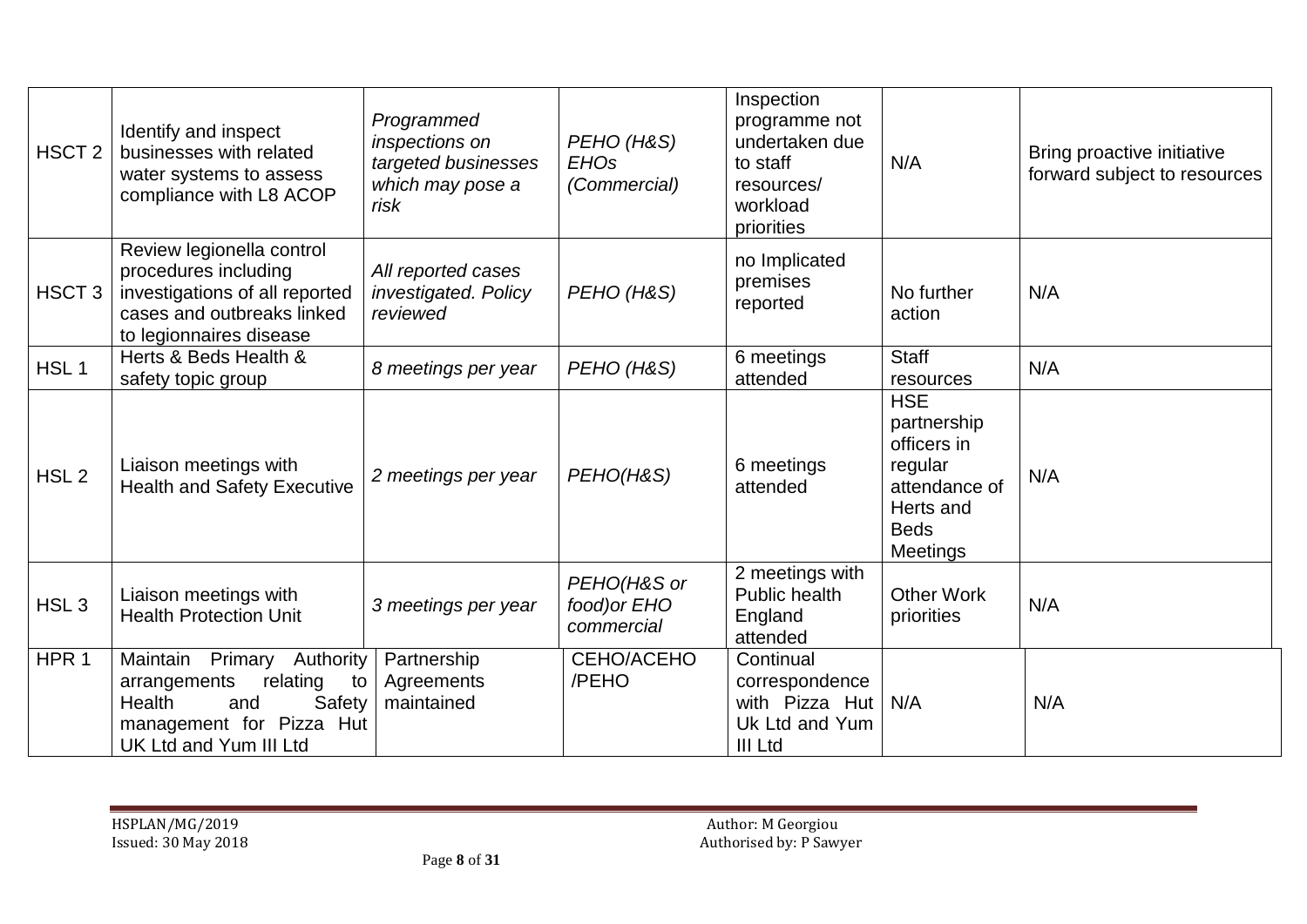| HSQ 1            | Review<br>the<br>results<br>0f  | 12 reviews          | PEHO(H&S)    | Min.           | N/A                 | N/A                          |
|------------------|---------------------------------|---------------------|--------------|----------------|---------------------|------------------------------|
|                  | inspections carried out<br>by . |                     | <b>ACEHO</b> | <b>Reviews</b> |                     |                              |
|                  | officers and contractors        |                     |              | undertaken     |                     |                              |
| HSQ <sub>2</sub> | Hold team meetings              | 8 meetings          | <b>ACEHO</b> | 3 Meetings     | Work   N/A<br>Other |                              |
|                  |                                 |                     |              | held           | priorities          |                              |
| HSQ 3            | Annual<br>performance           | All staff appraised | ACEHO/PEHO   | Appraisals     | N/A                 | N/A                          |
|                  | appraisal by 31/05/18           |                     |              | in progress    |                     |                              |
| HSQ 4            | Revise departmental H&S         | Requirements met    | PEHO(H&S)    | Review of N/A  |                     | Review and implement HSE     |
|                  | procedures<br>meet<br>to        |                     |              | requiremen     |                     | guidance on intervention     |
|                  | requirements in<br>national     |                     |              | within<br>ts   |                     | activities, (LAC 67-2 rev 7) |
|                  | Code and Supplementary          |                     |              | National       |                     |                              |
|                  | quidance                        |                     |              | Code           |                     |                              |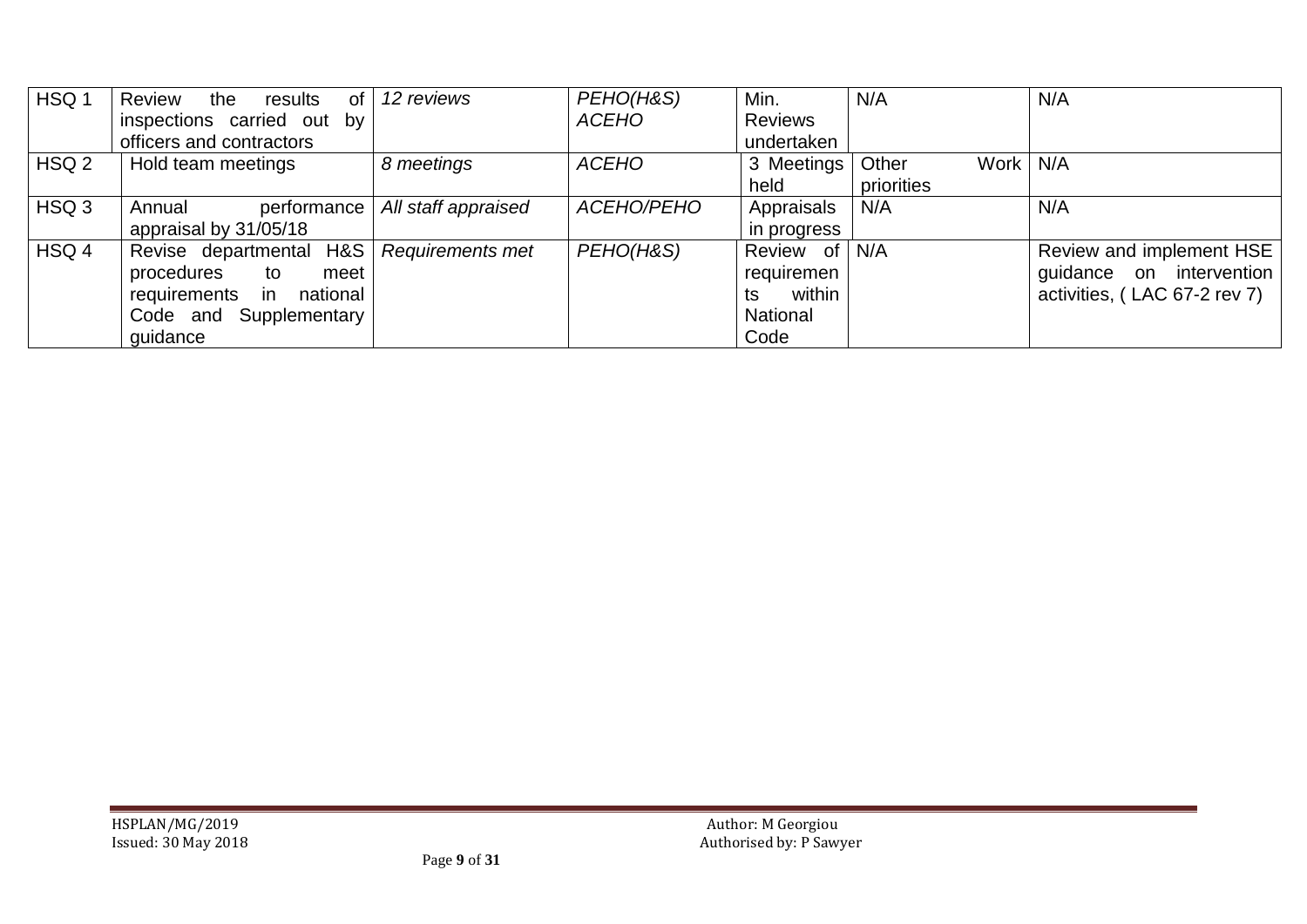#### **Scope of the Health and Safety Service**

The essence of health and safety responsibilities is to ensure that all businesses for which the Council is responsible for enforcement comply with their health and safety responsibilities. The principal activities are:

- Inspections and revisits
- Education and Awareness Activities
- Communication with stakeholders
- Investigation of complaints
- Investigation of accidents
- Participation in special projects and programmes
- Systematic review and updating of policies and procedures
- Prosecutions, formal cautions and other enforcement actions
- Advisory visits
- Statutory returns
- Maintenance of database of businesses for which Council has enforcement responsibility
- Planning and Building Regulation consultations
- Training of staff and students
- Section meetings
- Land searches
- Attendance at Liaison Group/Committees
- Telephone enquiries
- Health and Safety training courses for employees and management
- Budget review and monitoring
- Research / update reading
- Maintaining a Cooling Tower Register
- Maintaining and developing competency through the continuous professional development (CPD) of staff

#### **3.2 Enforcement Policy**

The current Health and safety enforcement policy was issued in January 2017. It has been reviewed to reflect the requirements of Health and Safety Executive's Enforcement policy. The enforcement policy is in Appendix 1.

In drafting the policy the Council shall also have regard to the Code of Crown Prosecutors and Regulators Compliance code.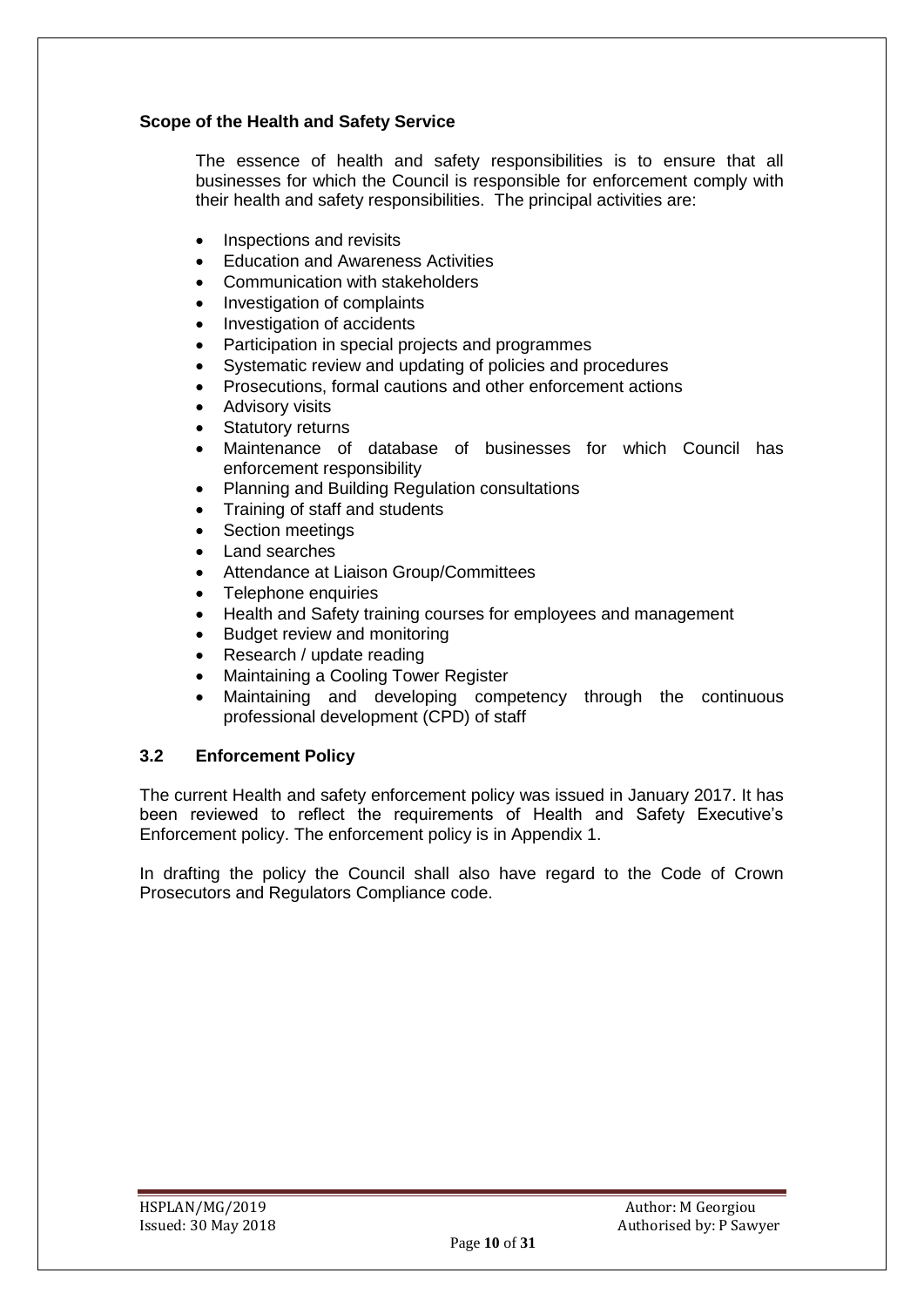# **4. SERVICE PLAN, TRENDS AND DELIVERY**

# **4.1 Background and Context**

The council has responsibility for enforcing health and Safety legislation in places such as shops, retail and wholesale warehouses, offices, restaurants hotels care homes, leisure and cultural services and consumer services such as tyre fitters and undertakers. The Health and Safety Executive are responsible for enforcement of other businesses such as factories, farms, schools and building sites.

Hertsmere Borough Council's Health and Safety enforcement activities are aimed at redirecting resources on higher risk activities and sectors where there is intelligence of workplaces putting employees or the public at risk. This means that routine proactive health and safety inspections on lower risk rated businesses will no longer be carried out.

This redirection in health and safety enforcement was implemented as a result of guidance and strategies from government departments and the Health and Safety Executive.

It has been recognised that within the current economic climate, that businesses should be encouraged to thrive and not be overburdened with unnecessary Regulations and red tape whilst still maintaining safe standards.

A review of Health and Safety enforcement functions in the UK was undertaken by Professor Lofstedt in 2011 and his recommendations on reform are in progress.

One of the responses to this review by the Health and Safety Executive has been to issue guidance and advice to Local Authorities on prioritising their Health and Safety enforcement by way of a National Local Authority Enforcement Code with effect from 2013 and revised in January 2018 This Code identifies a list of activities and sectors which would be subject to inspection. The list has been based on National and Local intelligence gathered on particular hazards which have been recognised as being of high importance due to the serious nature of any potential outcomes.

This list of priorities for intervention being :-

# **1. Legionella infection**

Premises with cooling towers/evaporative condensers Lack of suitable legionella control measures

# **2. Explosion caused by leaking LPG**

Premises (including caravan parks) with buried metal LPG pipework

# **3. E.coli/cryptosporidium infection esp. in children**

Open Farms/Animal Visitor Attractions

Lack of suitable micro‐organism control measures

# **4. Fatalities/injuries resulting from being struck by vehicles**

High volume Warehousing/Distribution

Workplace transport

**5.Fatalities/injuries resulting from falls from height/ amputation and crushing injuries**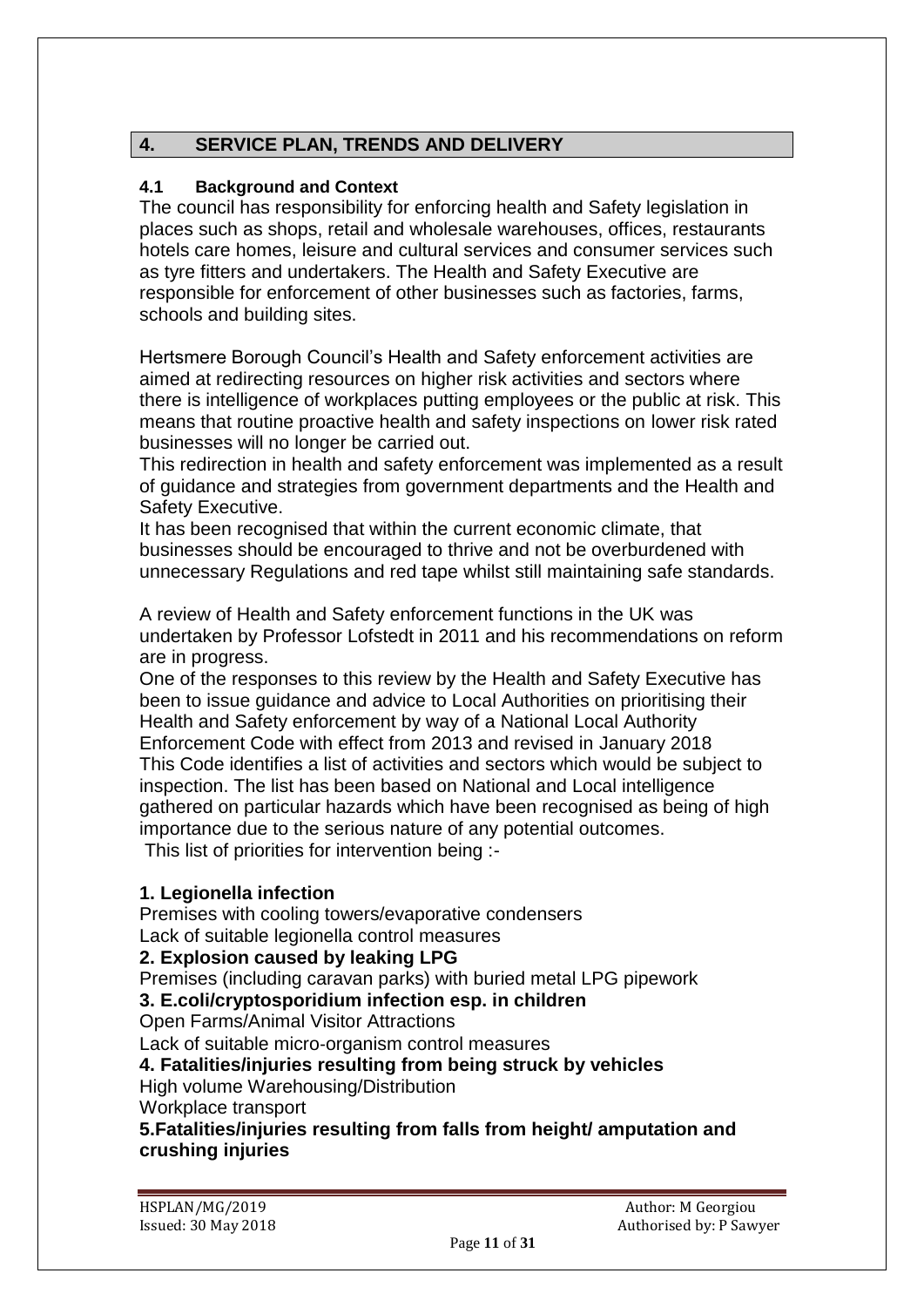Industrial retail/wholesale premises e.g. steel stockholders, builders/timber merchants

Workplace transport/work at height/cutting machinery /lifting equipment **6.Industrial diseases (occupational deafness/lung disease-silicosis** Industrial retail/wholesale premises , builders/timber merchants, retail outlets cutting/shaping their own stone products

Noise, exposure to crystalline silica

# **7. Occupational Lung Disease( Asthma)**

In-store and craft bakeries, exposure to inhalation of loose flour.

# **8. Musculoskeletal Disorders (MSD's)**

Residental care homes. Moving and handling persons

# **9.Falls from height**

High volume Warehousing/Distribution

Work at height.

# **10. Manual Handling**

Warehousing/distribution

# **11. Unstable loads**

Retail/wholesale premises. Vehicle loading and unloading.

# **12..Crowd control & injuries/fatalities to the public**

Large scale public gatherings e.g. cultural events, sports, festivals & live music

Lack of suitable planning, management and monitoring of crowd movement **13. Carbon monoxide poisoning**

Commercial catering premises using solid fuel cooking equipment Lack of suitable ventilation and/or unsafe appliances

# **14.Violence at work**

Premises with vulnerable working conditions (lone/night working/cash handling e.g. betting shops/off-licences/hospitality) and where intelligence indicates that risks are not being effectively managed

Lack of suitable security measures/procedures

#### **15. Fires and explosions caused by initiation of explosives including fireworks**

Poorly Managed professional firework displays.

# **4.2**

# **Inspection of Premises**

There is no longer a requirement to risk rate businesses for health and safety in order to submit annual returns (LAE1) to the HSE. However Risk rating a premises is still a useful tool for determining the safety performance of a business and the need to prioritise further intervention

The council has agreed to adopt a number of topic–based inspections as part of the Herts. and Beds Health and Safety group. These will feature as part of the inspection programme. The proactive inspection programme will be based on the National code list and interventions based on LAC 67-2 (revision 7) circular

Combined Food hygiene and Health and safety inspections are no longer undertaken in the format of previous year's inspection programmes, in order to reduce the inspection burden on businesses and also to enable a more efficient way of working within the commercial team.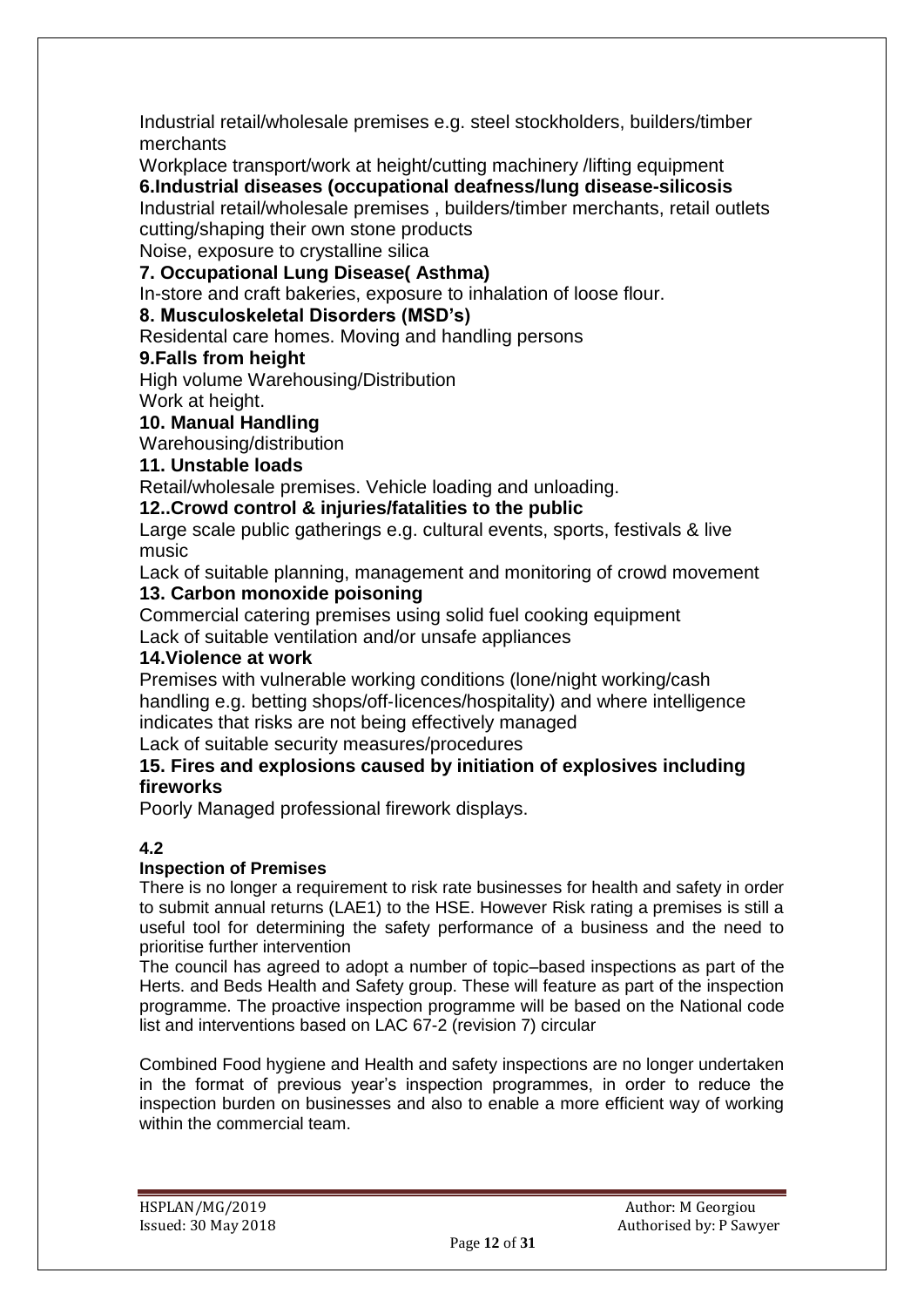Health and safety action intended following a proactive food hygiene inspection will now be based on safety matters of evident concern (MECs) identified at the time of inspection, and/or focussing on one or more of the list of priorities for intervention.

# *4.3 Service Plan 2018-19*

.

Hertsmere's partnership with officers from the Health and Safety Executive and other councils in Hertfordshire and Bedfordshire will also be participating in joint partnership initiatives within the region and also at a National Level. Other initiatives will be based on the National code list of priorities for intervention. Due to other workload priorities and resources, some activities may only be partially completed so some interventions will be expected to roll over into the following year.

| <b>Ref</b>       | <b>Activity</b>                                                                                                                                                                                               | <b>Quantity/Outcome</b>                                                                                          |
|------------------|---------------------------------------------------------------------------------------------------------------------------------------------------------------------------------------------------------------|------------------------------------------------------------------------------------------------------------------|
| $HSI$ 1          | Undertake selective inspections of high risk<br>sectors and activities which pose hazards to<br>the local workforce or community                                                                              | premises for intervention<br>based on National Code or<br>local evidence to support an<br>intervention programme |
| HSI <sub>2</sub> | Re-inspections to High risk/poor<br>performing/rogue traders                                                                                                                                                  | All re-inspections<br>undertaken to reach a proper<br>conclusion                                                 |
| HSI <sub>3</sub> | Undertake a sampling and inspection<br>programme for legionella risks associated with<br>poor compliance for potential water sources                                                                          | Targeted businesses with<br>poorly managed water<br>sources visited.                                             |
| $HSI$ 4          | Identify and intervention on new and poorly<br>compliant warehouse and distribution<br>businesses within Borough, Focus on activities<br>with risks from falls from height and workplace<br>transport         | 15 new or unrated potentially<br>higher risk rated businesses<br>approached                                      |
| HSI <sub>5</sub> | Inspect All open Farms and Animal visitor<br>attractions to evaluate E.coli/cryptosporidium<br>controls                                                                                                       | Premises(4) within Borough<br>inspected                                                                          |
| $HSI_6$          | Identify and inspect businesses which pose a<br>risk of ill health as a result of exposure to<br>asthmatogens from flour dust                                                                                 | All businesses within the<br>borough involved with flour<br>dust risks to be visited                             |
| HSI <sub>7</sub> | Continuation of visiting further businesses<br>with high potential for risk of violence at<br>work, raising awareness and reducing<br>potential for violence incidents (<br>Bookmakers or hospitality sector) | <b>Target further businesses</b><br>within Borough identified<br>for advisory visits.                            |
| HSI <sub>8</sub> | Participate in safety advisory meetings and<br>inspection of large scale public<br>events/sports/leisure facilities for crowd control<br>hazards and injuries to the public                                   | Participation giving<br>appropriate advice and<br>intervention on all large scale<br>events.                     |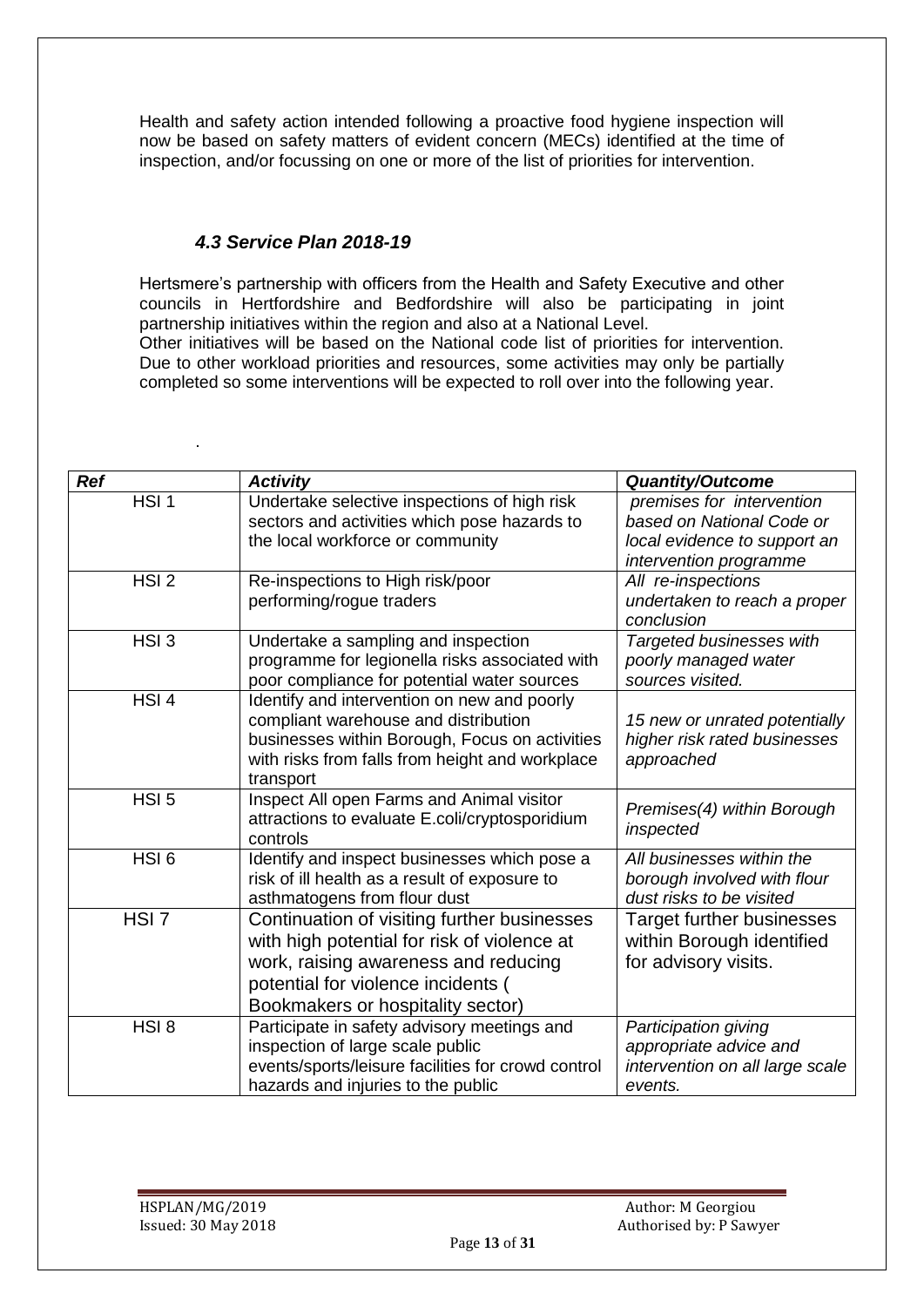| HSSK <sub>1</sub> | Identify, inspect and register new businesses<br>within Borough involved in skin piercing<br>activities | Maintain register of premises<br>within the Borough. Process<br>and Issue registration to all<br>new applicants |
|-------------------|---------------------------------------------------------------------------------------------------------|-----------------------------------------------------------------------------------------------------------------|
|                   |                                                                                                         |                                                                                                                 |

#### **4.4 Investigation of Complaints and Requests for Advice**

The Department receives and investigates complaints about health and safety and takes appropriate action in response to the findings of the investigation. In addition, requests for advice are received from businesses and individuals. The purpose of investigating complaints is to:

- provide a service to the public;
- resolve problems which have health and safety implications and/or risks;
- provide information to the business sector in order to raise and maintain standards;
- fulfil the duty of enforcement; and
- Prevent future complaints.

#### *Service Standards*

 Respond to **100%** of complaints and requests for advice **within 3 working days**

#### *Service Plan 2018-19*

The Department will continue to secure compliance from duty holders by education, advice and actively encouraging new and existing business to make contact. It is anticipated that numbers of complaints and requests for advice will remain consistent to previous years.

|                  | <b>Activity</b>                        | Quantity/<br><b>Outcome</b> |
|------------------|----------------------------------------|-----------------------------|
| HSC <sub>1</sub> | Investigate and resolve complaints and | All requests and            |
|                  | respond to requests for advice         | complaints                  |
|                  |                                        | investigated                |

#### **4.5 Investigation of Accidents**

The Department is notified of prescribed accidents and cases of ill health by businesses under the provisions of RIDDOR (The Reporting of Diseases, Injuries and Dangerous Occurrences Regulations 2013). These are investigated in accordance with HELA LAC22/13. Selection of accidents will also have regard to LAC 67/2 (Rev 7) relating to intervention programmes. All reported fatal accidents are investigated, except when circumstances indicate that an investigation is not appropriate, for example, death from natural causes unrelated to work activity.

The following RIDDOR defined serious major injuries to all persons, including non-employees will also be considered for investigation, irrespective of cause: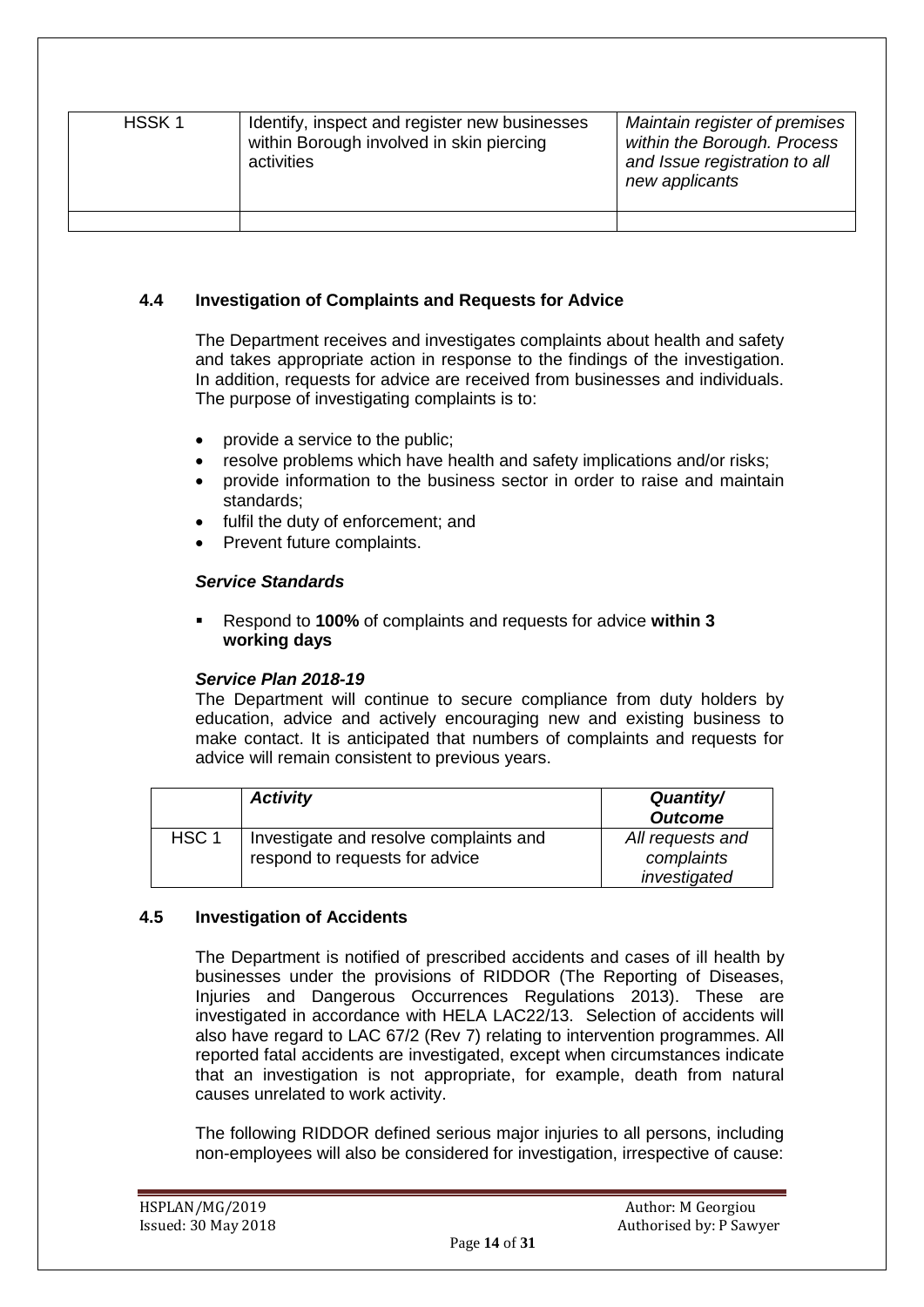- amputations of digit(s) past the first joint;
- amputation of hand/arm or foot/leg;
- serious multiple fractures (more than one bone not including wrist or ankle);
- crush injuries leading to internal organ damage;
- head injuries involving loss of consciousness;
- burns and scalds greater than 10% of the surface area of the body;
- permanent blinding of one or both eyes;
- any degree of scalping; and
- asphyxiation.

The following RIDDOR defined major accident types to all persons, including non-employees will be considered for investigation:

- workplace transport incidents;
- slips and trips;
- electrical incidents
- falls from height:
- musculoskeletal disorders; and
- incidents arising from working in a confined space.

The decision as to whether to investigate is based on an evaluation of the following criteria:

- actual and potential severity:
- seriousness of the potential breach;
- track record of the duty holder;
- enforcement priorities (for example HELA Strategy), political factors, public expectations;
- practicality of achieving results;
- relevance of the event to a wider range of premises;
- legal situation; and
- resources available.

The Enforcement Management Model will in future influence the action taken in accident investigation.

#### *Service Standards*

- 100% reported accidents received to be reviewed
- **Investigate 10% of accidents by visit.**
- Respond to 10**%** of accidents by telephone or written communication.

#### *Service Plan 2018-19*

The Department will continue to receive notifications of accidents in 2018-19 and have estimated the number likely to be received. Numbers may vary significantly due to local circumstances.

| Ref              | <b>Activity</b>                                              | Quantity/<br><b>Outcome</b>    |
|------------------|--------------------------------------------------------------|--------------------------------|
| HSA <sub>1</sub> | Investigation of fatal injuries resulting from<br>workplaces | All fatalities<br>investigated |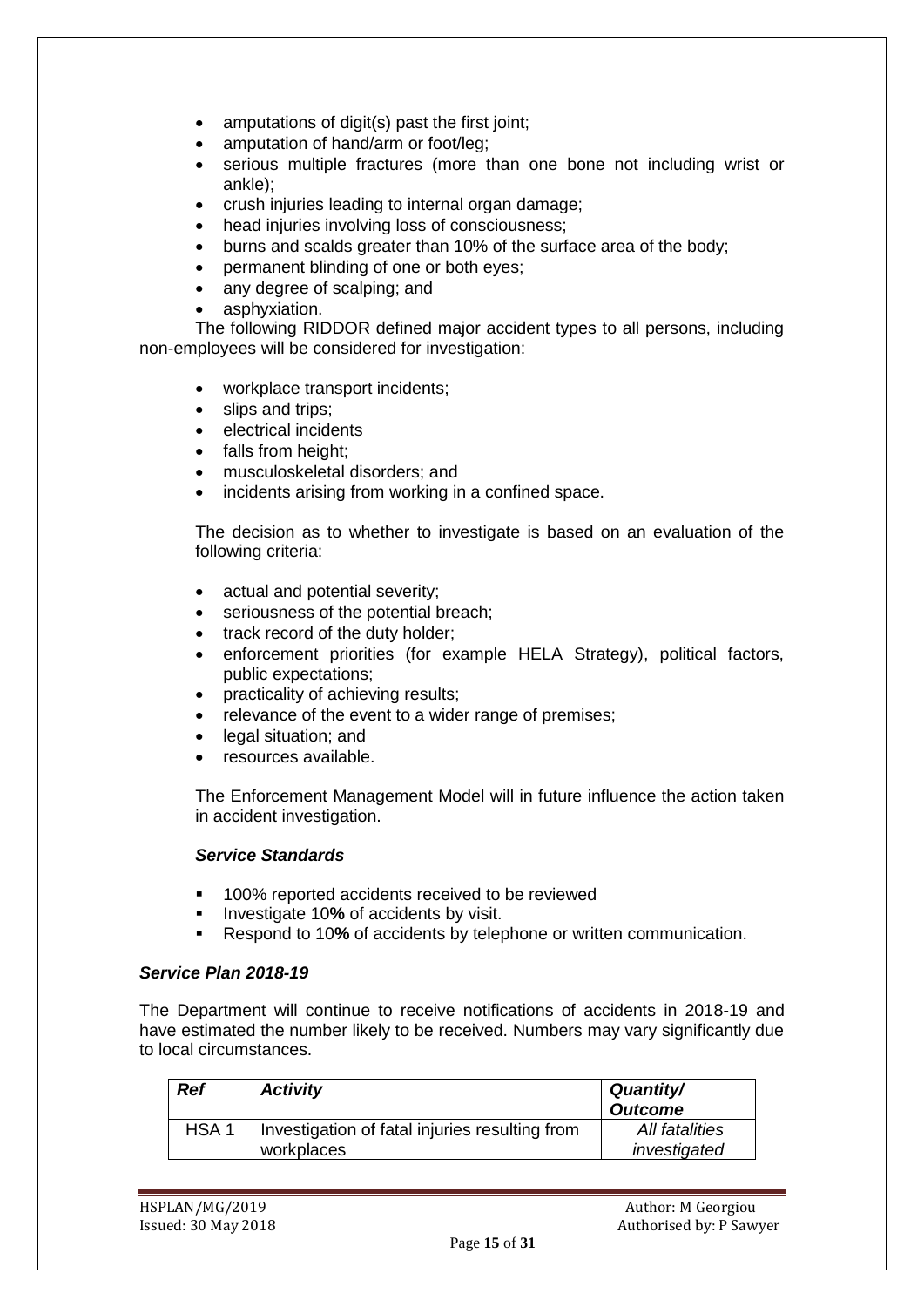| HSA 2 | I Investigation of other reported accidents | 15 investigations |
|-------|---------------------------------------------|-------------------|
|       | based on HSE adopted investigation criteria |                   |

#### **4.6 Cooling Towers**

The Notification of Cooling Towers and Evaporative Condensers Regulations 1992 require written notification of prescribed details to the Council. Any changes to the particulars must be notified within one month of the change. The stipulation is relaxed when the device is permanently out of use in which circumstances the notification must be as soon as reasonably practicable. The reason for the registration is to aid rapid investigation of potential sources in the case of an outbreak of Legionellosis. Inspections of premises with Cooling Towers are undertaken based on previous risk ratings.

The register has a total of 11 cooling towers within the Borough at 31 March 2018.

#### *Service Standards*

Register **100%** of notifications **within 10 working days** of receipt

#### *Service Plan 2018-19*

The Department will continue to receive notifications of new cooling towers and the removal or decommissioning of cooling towers during 2018-19.

There may be other potential sources of infection from legionnaire's disease within the Borough which may pose a risk to the public and employees within the workplace. In the event of any premises being implicated to an outbreak or individual cases of legionnaire's disease, then these will be investigated in accordance with department protocol.

| <b>Ref</b>        | <b>Activity</b>                                                                                         | <b>Quantity/</b><br><b>Outcome</b>                                                 |
|-------------------|---------------------------------------------------------------------------------------------------------|------------------------------------------------------------------------------------|
| HSCT <sub>1</sub> | Add notifications/Modify the register of cooling<br>towers                                              | Register<br>maintained.                                                            |
| HSCT <sub>2</sub> | Identify and inspect businesses with related<br>water systems to assess compliance with L8<br>Code ACOP | Programmed<br>inspections<br>on targeted<br>businesses<br>which may<br>pose a risk |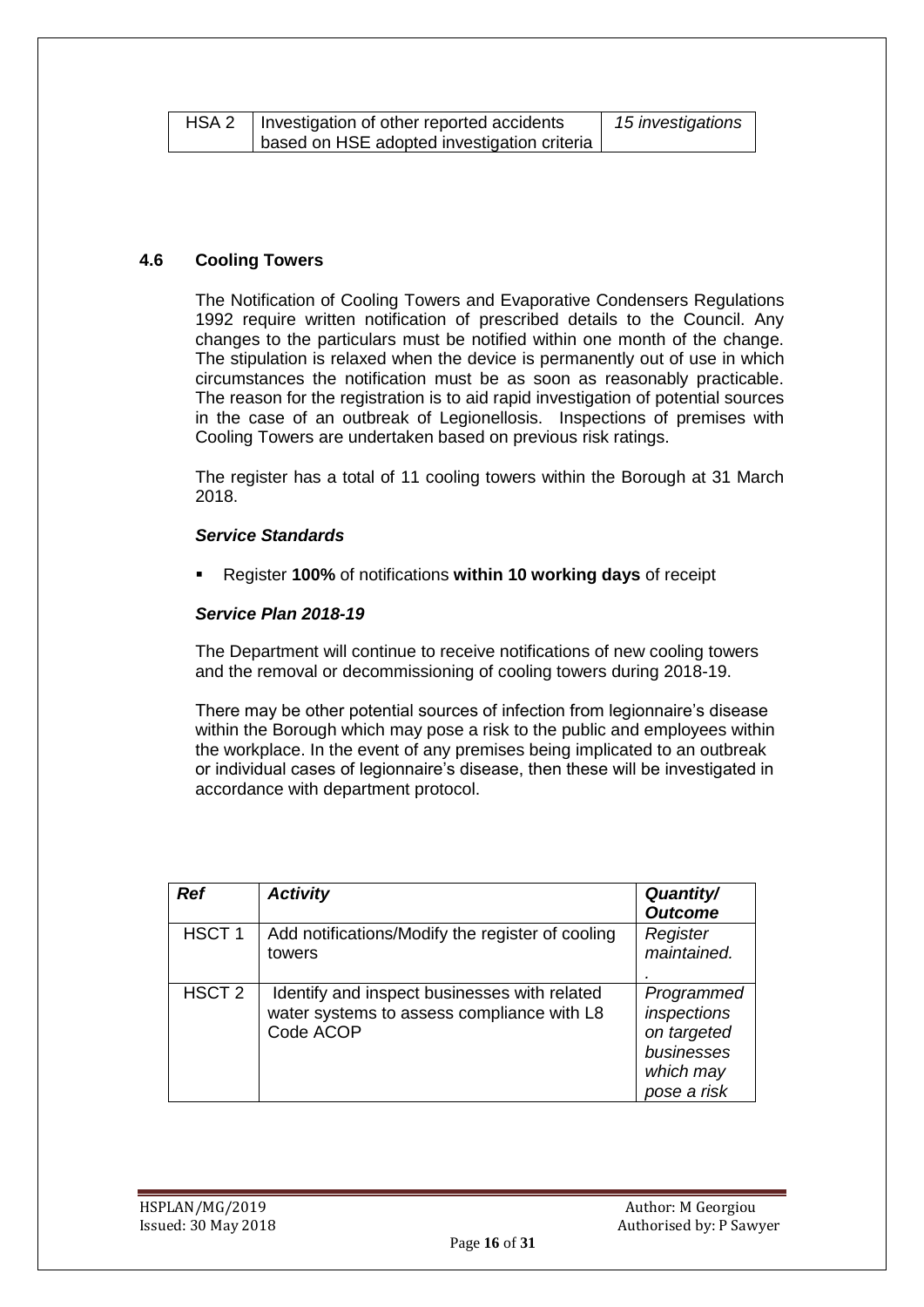| HSCT <sub>3</sub> | Review legionella control procedures including<br>investigations of all reported cases and<br>outbreaks linked to legionnaires disease | All reported<br>cases<br>investigated |
|-------------------|----------------------------------------------------------------------------------------------------------------------------------------|---------------------------------------|
|                   |                                                                                                                                        | Policy                                |
|                   |                                                                                                                                        | reviewed                              |

#### **4.7 Liaison with Others**

The Department is committed to ensuring that the approach to service delivery and enforcement is consistent with other local authorities and that consistent approaches are developed where appropriate.

- Herts and Beds Health and Safety Topic Group and associated ad hoc sub groups.
- Health and Safety Executive
- Public Health England

#### *Service Standards*

Attended **75%** of all liaison meetings

#### *Service Plan 2018-19*

| Ref              | <b>Activity</b>                             | <b>Quantity/</b><br><b>Outcome</b> |
|------------------|---------------------------------------------|------------------------------------|
| HSL <sub>1</sub> | Herts & Beds Health & Safety Topic group    | 8 meetings                         |
|                  |                                             | per year                           |
| HSL <sub>2</sub> | Liaison meetings with Health and Safety     | 2 meetings                         |
|                  | Executive                                   | per year                           |
| HSL <sub>3</sub> | Liaison meetings with Public Health England | 3 meetings                         |
|                  |                                             | per vear                           |

#### **4.9 Primary Authority**

 Government initiatives such as the Regulatory delivery Office positively encourage primary Authority partnership agreements between Local Authorities and companies with several businesses based in different areas. A partnership agreement is expected to be self-funding as the business commits to paying for any Local Authority officers time and resources in overseeing their agreed management systems.

Hertsmere Borough Council has already agreed a Primary Authority partnership with Pizza Hut UK ltd and Yum III Ltd for overseeing their Food Hygiene and Health and Safety management systems in the UK.

### **Service Plan 2017-18**

| Ref              | <b>Activity</b>                                       | <b>Quantity/Outcome</b> |
|------------------|-------------------------------------------------------|-------------------------|
| HPR <sub>1</sub> | Maintain Primary Authority arrangements   Partnership |                         |
|                  | relating to Health and Safety agreements              |                         |
|                  | management for Pizza Hut UK Ltd, and maintained       |                         |
|                  | l Yum III. Ltd                                        |                         |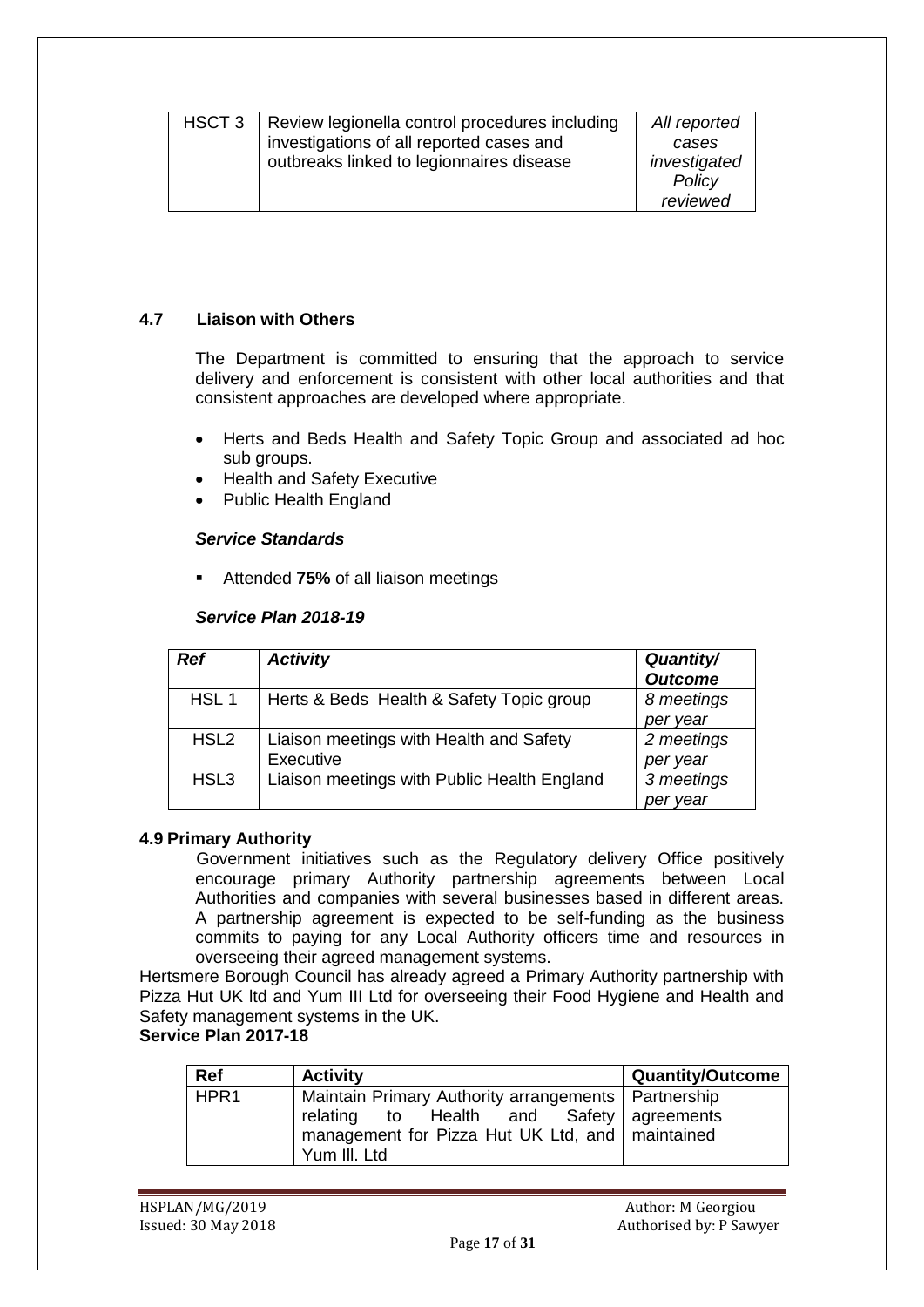# **5.0Resources**

## 5.1 **Cost of the Service**

| <b>Expenditure and Income</b>  | 2018/19<br>budget<br>£ |
|--------------------------------|------------------------|
| <b>Expenditure</b>             |                        |
| <b>Direct Costs</b>            |                        |
| Staffing                       | 88188                  |
| Dept. expenses                 | 13015                  |
| <b>Total reallocated costs</b> | 101203                 |
|                                |                        |
|                                |                        |
|                                |                        |
|                                |                        |
| <i><b>Income</b></i>           | 2000                   |
|                                |                        |
|                                |                        |
| <b>Net Cost of the Service</b> | 99203                  |
|                                |                        |

#### **5.2 Directly Employed Staff**

The allocation of time by individual members of staff to the delivery of this service plan is shown in the table that follows.

| <b>Staff</b>                      | <b>Time</b><br><b>Allocation</b> |
|-----------------------------------|----------------------------------|
| <b>PEHO Health and Safety</b>     | 50%                              |
| <b>SEHO Commercial</b>            | 15%                              |
| <b>EHO Commercial</b>             | 15%                              |
| <b>Technical officer</b>          | 15%                              |
| PEHO Food safety                  | 5%                               |
| <b>CEHO Environmental Health</b>  | 5%                               |
| <b>ACEHO Environmental Health</b> | 5%                               |

#### **5.3 Contractors**

There are currently no contractors involved in Health and Safety intervention work.

#### **5.4 Staff Development Plan**

The Department will ensure that all directly employed staff are appropriately qualified and receive regular training to maintain and improve their level of competency. All officers will have access to the equivalent of at least 10 hours update training to promote their professional development during 2018-19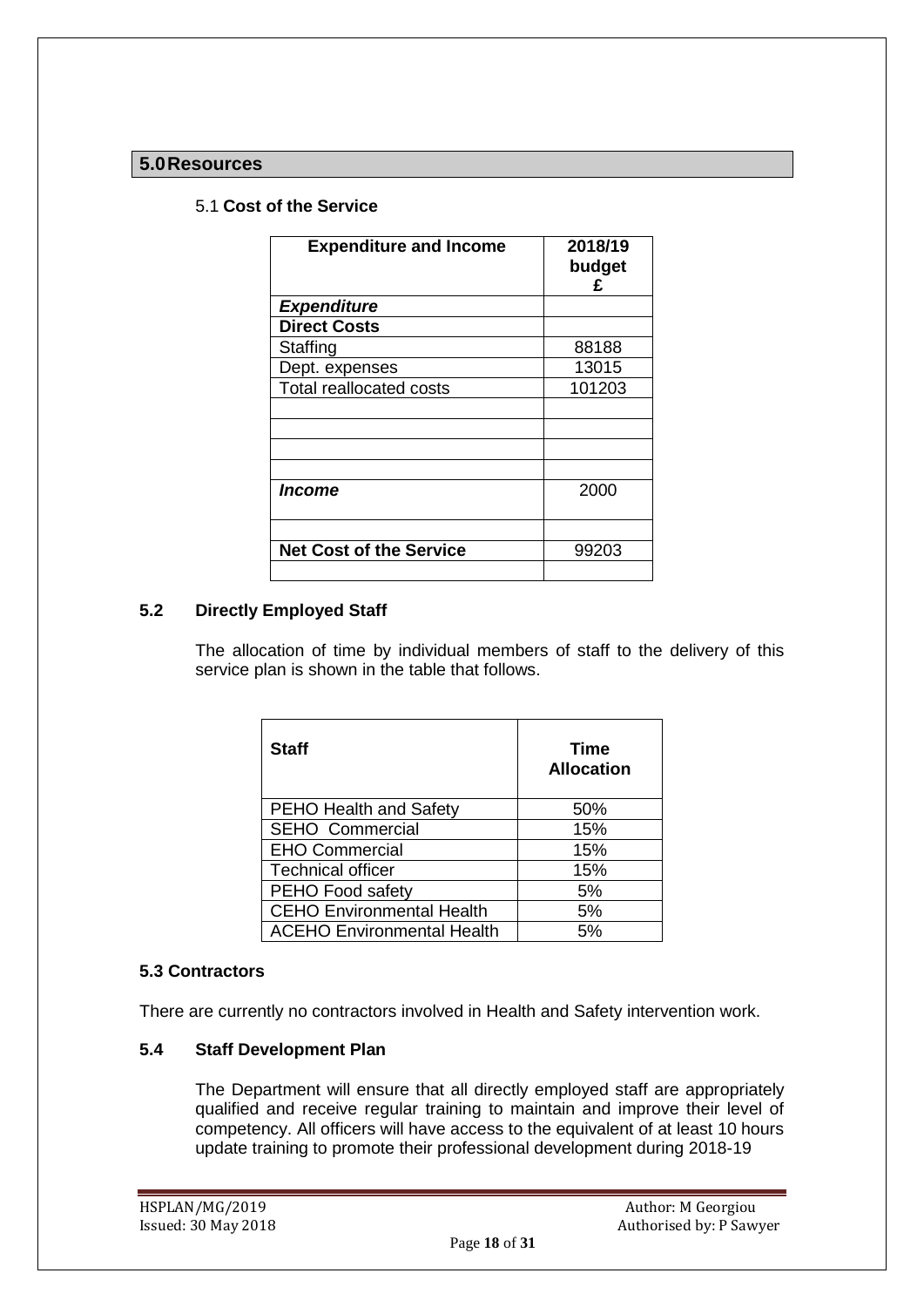- The employment of capable/competent staff;
- Evidence of formal and relevant qualifications by sight of original certificates prior to commencement of employment and copies kept on file thereafter;
- In-house competency based training, including the use of IT and inspection and other techniques;
- Identification of training needs during annual performance appraisal and development interviews and availability.
- Identification of training needs by staff throughout the year

#### **6.0 Quality Assessment**

#### **6.1 Internal Procedures**

There is a internal quality assessment system, the results of which are reported to the Head of the Department by the Chief Environmental Health Officer as part of the Council's ongoing formal performance appraisal system. Work and quality monitoring results are reported to elected Members annually.

The following monitoring arrangements are in place to assist in the quality assessment of work:

- Review of the results of inspections carried out by officers and contractors;
- Regular team meetings; and
- Annual performance appraisal

The National Code introduces a requirement for peer review by Local Authority regulators, and arrangements will be developed in partnership with other members of the Herts and Beds Health and Safety topic Group.. *Service Standards*

#### *Service Plan 2018-19*

The Department will continue to implement the arrangements to assess the quality of the service.

| <b>Ref</b>       | <b>Activity</b>                                                                         | <b>Quantity/</b><br><b>Outcome</b> |
|------------------|-----------------------------------------------------------------------------------------|------------------------------------|
| HSQ 1            | Review the results of inspections carried out by<br>officers and contractors by 31/3/19 | 12 reviews                         |
| HSQ <sub>3</sub> | Hold team meetings                                                                      | 8 meetings                         |
| HSQ <sub>3</sub> | Annual performance appraisal by 31/3/19                                                 | All staff                          |
|                  |                                                                                         | appraised                          |
| HSQ 4            | Revise departmental H&S procedures to meet                                              | Requirements                       |
|                  | Requirements in National Code and Supplementary<br>guidance where necessary.            | met                                |

# **7.0 Equality and Diversity**

HSPLAN/MG/2019 Author: M Georgiou Issued: 30 May 2018 **Authorised by: P Sawyer**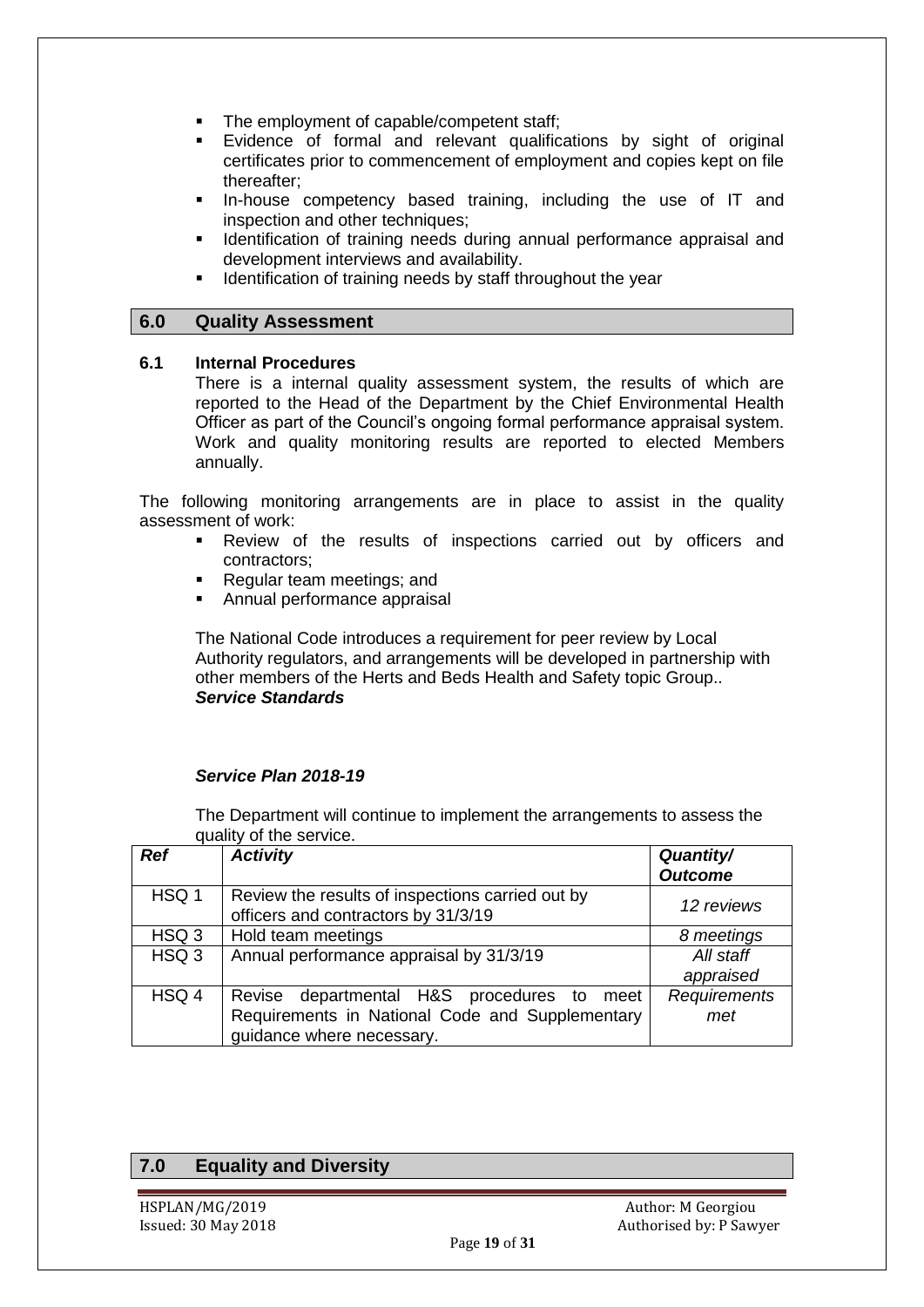### **7.1 Accessing Services**

#### Service Delivery Points

The Department is located in the Civic Offices in Borehamwood. Requests for service may be received by:

- Telephone
- Personal visit to the Civic Offices in Borehamwood or at area offices in Potters Bar and Bushey
- Fax
- Correspondence
- Email

Office hours are 9.00am to 5.15pm Monday to Thursday and 9.00am to 5.00pm on Friday.

Staff visit commercial and residential premises to carry out their normal duties.

Visits are made to premises outside of normal office hours where necessary.

The Civic Offices are accessible to people with disabilities.

The Council website [\(www.hertsmere.gov.uk\)](http://www.hertsmere.gov.uk/) provides access to the following:

- Details of services available with contact details
- **Facility to feedback complaints or requests for service**
- Links to relevant Health and safety advice and information.

A range of leaflets that explain services offered are available at the Civic Centre and the Area Offices at Bushey and Potters Bar. The leaflets are not available in community languages or in the forms required by people with hearing or visual impairment.

The Council has access to 'Language Line' to provide translation and interpreting facilities to people whose first language is not English.

#### **7.2 Equality and Diversity Policy**

The Council's equality and diversity goal is to promote an inclusive culture for all its employees and the communities that it serves to ensure the provision of quality services

The Council is committed to promoting equality and diversity through its policy

#### **APPENDIX 1**

HSPLAN/MG/2019 Author: M Georgiou Issued: 30 May 2018 **Authorised by: P Sawyer**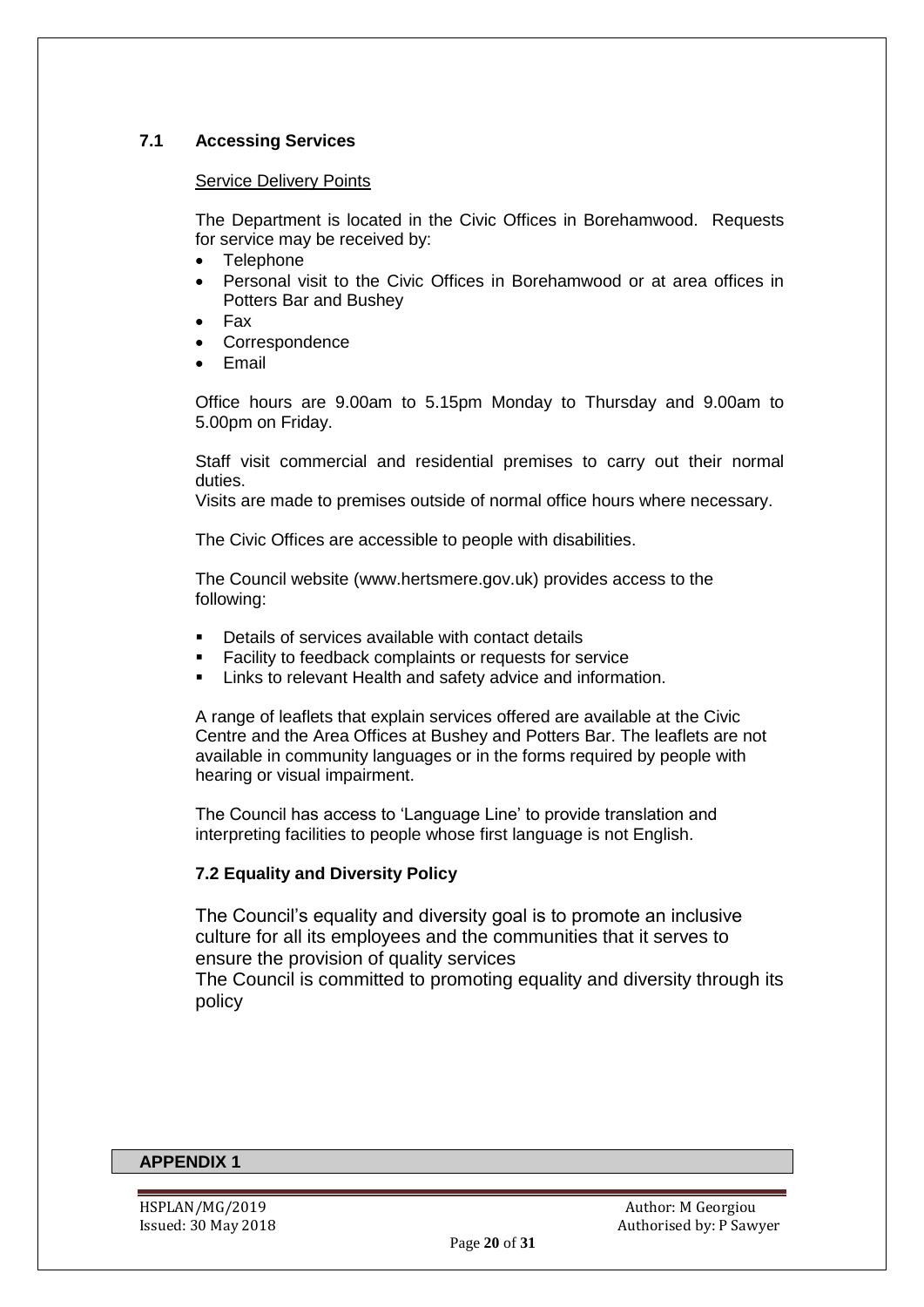# **ENFORCEMENT POLICY**

| <b>HERTSMERE</b>      | <b>Environmental Health and Licensing</b><br><b>HEALTH &amp; SAFETY ENFORCEMENT</b><br><b>POLICY</b> |
|-----------------------|------------------------------------------------------------------------------------------------------|
| <b>Issue Date:</b>    | $9th$ Jan 2017                                                                                       |
| <b>Author</b>         | <b>Michael Georgiou</b>                                                                              |
| <b>Authorised by</b>  | <b>Chris Gascoine</b>                                                                                |
| <b>Revision Date:</b> | $\overline{9}^{\text{th}}$ Jan 2019                                                                  |

# **ENFORCEMENT POLICY**

This document is to let you know how the Council enforces health and safety legislation. It will also tell you what to expect from enforcement officers when they visit your business, and what guides them when carrying out inspections and dealing with breaches in the law.

Aim

The aim of the Council's Enforcement Policy is to ensure that duty holders manage and control risks effectively thus preventing harm. In particular our policy is to:

• Ensure that duty holders take action to deal immediately with serious risks

• Promote and achieve sustained compliance with the law

• Ensure that duty holders who breach health and safety requirements, and directors or managers who fail in their responsibilities, may be held to account, which may include bringing alleged offenders before the courts in the circumstances set out later in this policy.

The term "enforcement" has a wide meaning and applies to all dealings between the Council and those on whom the law places duties (employers, the self-employed, employees and others).

The Council believes in firm but fair enforcement of health and safety law in line with HSE's Enforcement Policy Statement (EPS). This is informed by the principles of proportionality in applying the law and securing compliance; consistency of approach, targeting of enforcement action, transparency about how we operate and what those regulated may expect, and accountability for our actions. These principles will apply both to enforcement in particular cases and to our management of enforcement activities as a whole and are explained more fully in our Principles of Enforcement later in this policy . The Council places great importance on the consistent use of enforcement action and does not measure itself by the quantities of enforcement action it takes and so does not set targets. The Council does not take enforcement for enforcements sake. Enforcement is distinct from civil claims for compensation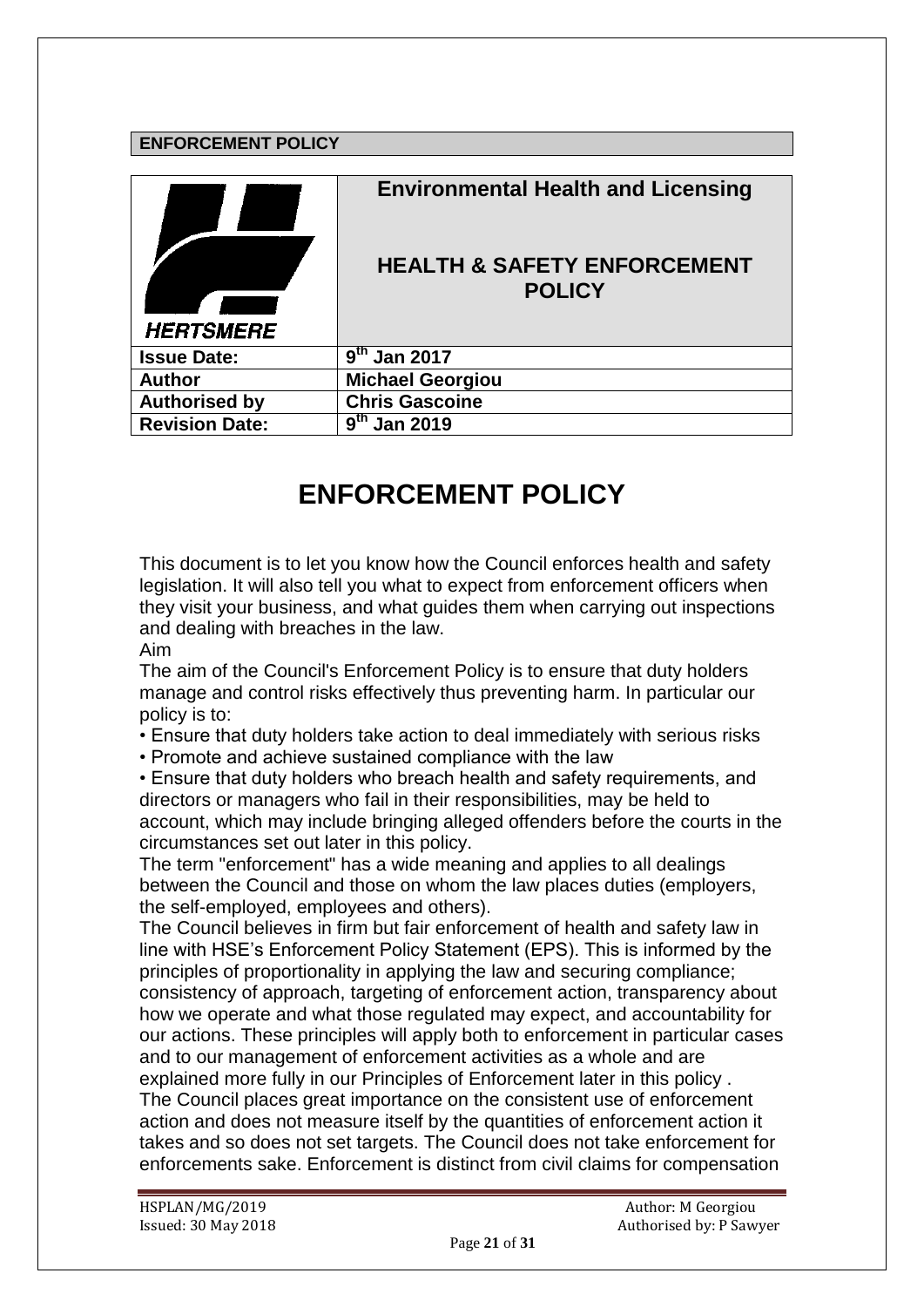and is not undertaken in all circumstances where civil claims may be appropriate, or to assist such claims.

We have a range of tools at our disposal in seeking to secure compliance with the law and to ensure a proportionate response to criminal offences. Many of our dealings are informal e.g. offering duty holder's information and advice. Where appropriate our Inspectors may also serve Improvement and Prohibition Notices and prosecute.

The decision to prosecute will have regard to the evidential and public interest tests set down in England and Wales by the Director of Public Prosecutions in the Code for Crown Prosecutors. No prosecution will go ahead unless the prosecutor finds there is sufficient evidence to provide a realistic prospect of conviction, and decides that prosecution would be in the public interest. Where circumstances warrant it and the evidence to support a case is available we will prosecute without prior warning or recourse to alternative sanctions.

Subject to the two tests circumstances where we will normally prosecute, or recommend prosecution, following an investigation or other regulatory contact are where:

• death was a result of a breach of the legislation;

• the gravity of an alleged offence, taken together with the seriousness of any actual or potential harm,

or the general record and approach of the offender warrants it;

• there has been reckless disregard of health and safety requirements;

• a duty holders standard of managing health and safety is found to be far below what is required by health and safety law and to be giving rise to significant risk.

Where inspectors are assaulted we will also seek police assistance with a view to seeking the prosecution of offenders. Subject to the above we will identify and prosecute individuals if we consider that a conviction is warranted and can be secured. Additionally we will actively consider the management chain and the role played by individual directors and managers. Where appropriate we will seek disqualification of directors under the Company Directors Disqualification Act 1986.

As with prosecution, we will use discretion in deciding whether incidents, complaints or cases of ill health should be investigated. We will use discretion in deciding when to investigate or what enforcement action may be appropriate. Such judgments will be made in accordance with the following principles that are in accordance with the Enforcement Concordat and Section 18 Guidance (including the EPS).

The Health and Safety Executives priorities are used to target our activities and resources via our Health and Safety Service Plan. To maintain a proportionate response most resources available for investigation will be devoted to the more serious circumstances. We will carry out a site investigation of a reportable work-related death, unless there are specific reasons for not doing so. .

Our health and safety team will aim to:

• Inspect those premises for which it has enforcement responsibility and investigate accidents and complaints in accordance with the Councils selection criteria policy;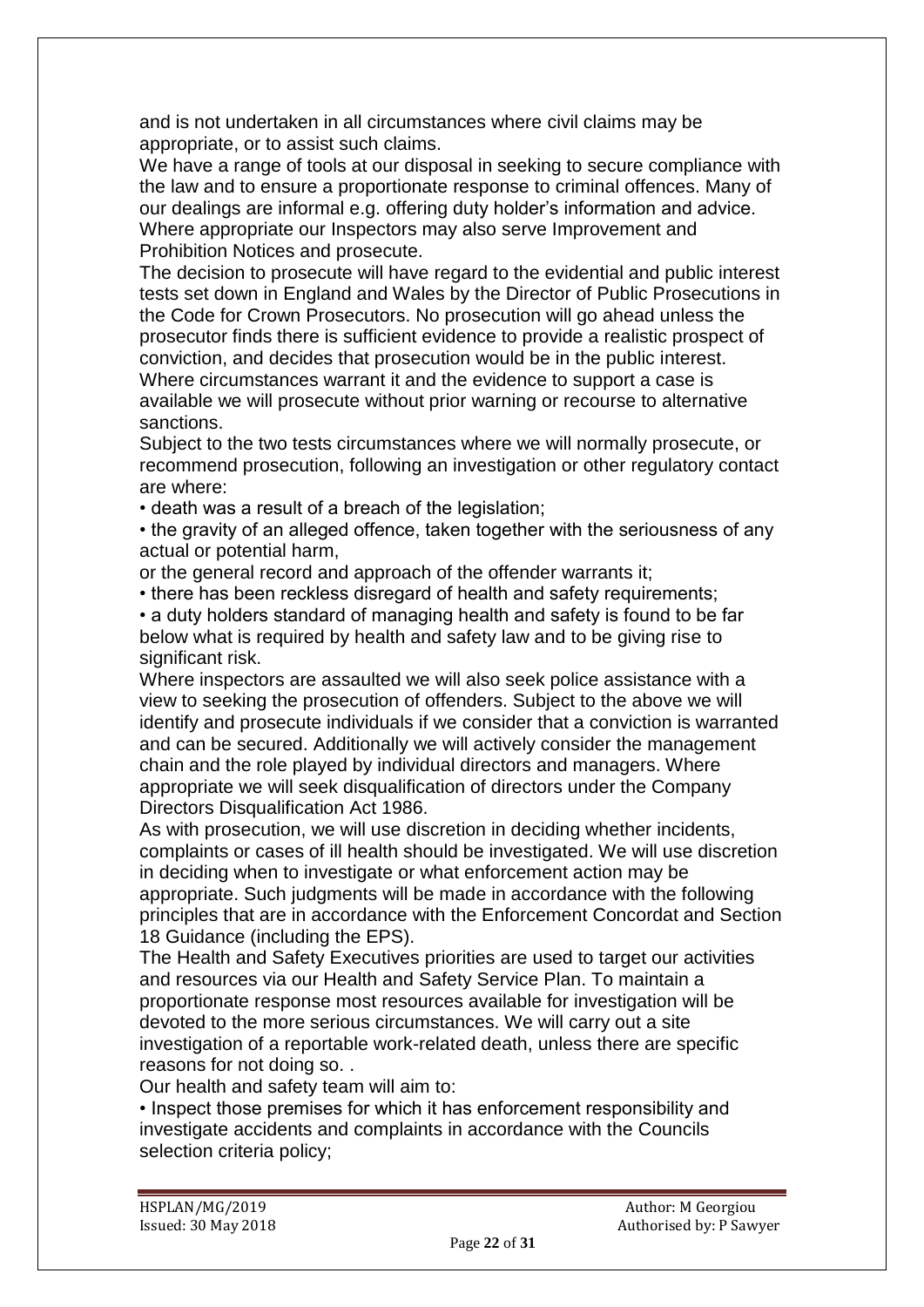• Rate premises according to risk, (which includes management organisation, and the type of activities etc) in order to determine the frequency of future inspections;

• Seek to promote health and safety through advice and guidance, and by the provision of training; and

• Take formal enforcement action, in accordance with the EPS, when it is the most appropriate way of dealing with the matter.

Where we can we will endeavour to make provision for the particular interests of stakeholders. For example we may make visits out of normal office hours but at times when the business is open; or we may arrange for

interpreters/translations to be available if particular groups of duty holders do not have English as a first language.

If you wish to discuss or comment on our enforcement policy or Service Plan please e-mail on (environmental.health@hertsmere.gov.uk or contact (Chris Gascoine tel 0208 207 7435).

#### Principles of Enforcement

The Council believes in firm but fair enforcement of health and safety law. This will be informed by the principles of proportionality in applying the law and securing compliance; consistency of approach, targeting of enforcement action, transparency about how we operate and what those regulated may expect, and accountability for our actions.

These principles will apply both to enforcement in particular cases and to our management of enforcement activities as a whole.

#### The Purpose of Enforcement

The Health and Safety Executive (HSE) believes in firm but fair enforcement of health and safety legislation. The purpose of enforcement is to:

- ensure that dutyholders take action to deal immediately with serious risks;
- promote and achieve sustained compliance;

• ensure that dutyholders who breach health and safety requirements, and directors and managers who fail in their responsibilities, may be held to account. This may include bringing the alleged offenders before the courts in England and Wales, or recommending prosecution, in the circumstances set out later in this policy.

#### The Process of Enforcement

Inspectors use various enforcement techniques to deal with risks and secure compliance with the law, ranging from the provision of advice to enforcement notices.

Enforcement decisions must be impartial, justified and procedurally correct. The Health and Safety Executives EPS sets out the approach we follow. The Enforcement Management Model (EMM) – together with the procedure for its application – provides the Council with a framework for making enforcement decisions that meet the principles in the EPS. It captures the issues inspectors consider when exercising their professional judgement and reflects the process by which enforcement decisions are reached.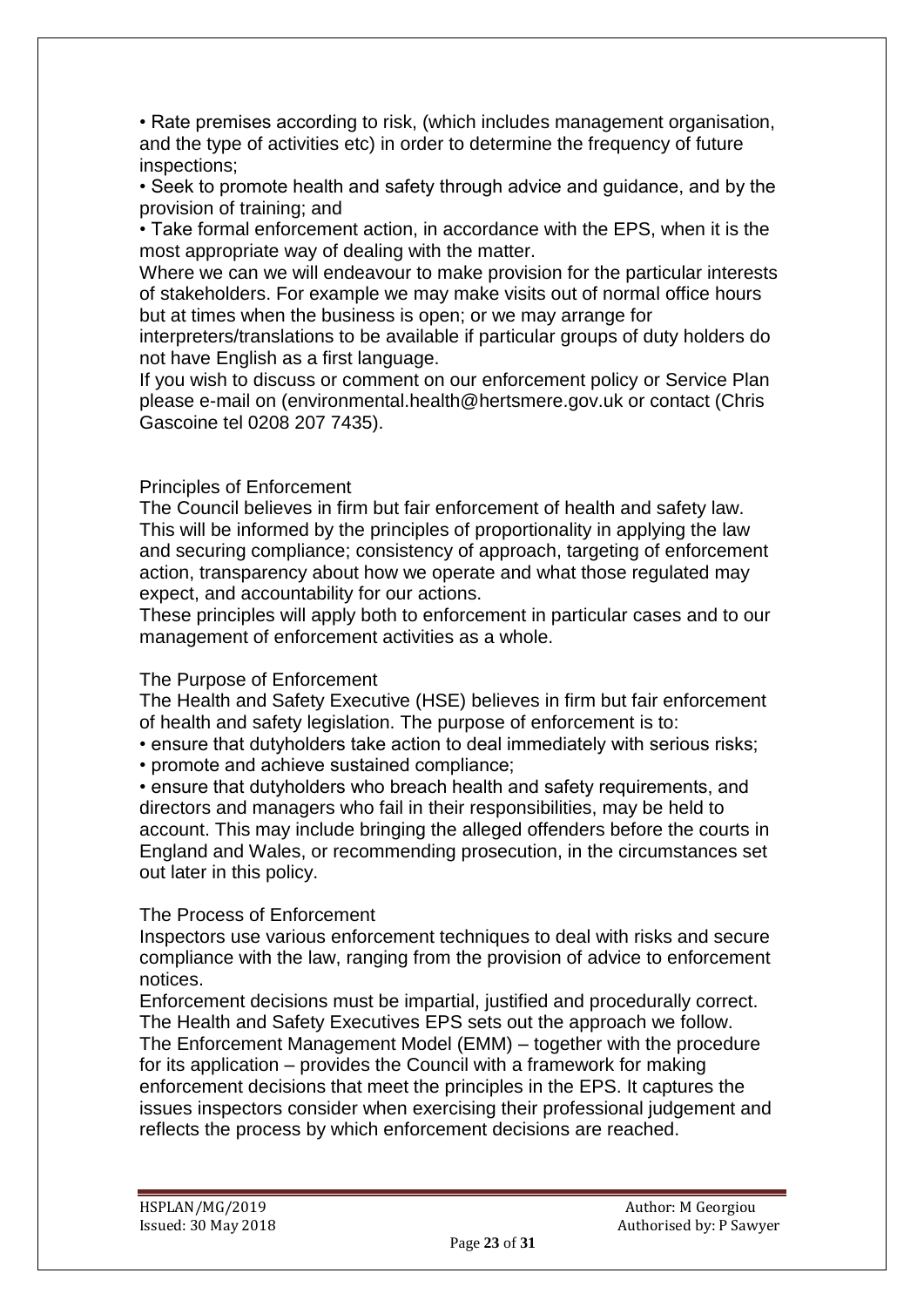# Enforcement Tools

Inspectors have a range of tools at their disposal to seek compliance with the law and to ensure a proportionate response to criminal offences. Where appropriate they may:

• Serve Improvement and Prohibition Notices

• Prosecute

• In very exceptional circumstances issue Formal Cautions.

## Complaints Procedure

Complaints are dealt with by our standard complaints procedure.

# The Procedures and Principles of Enforcement

The Council believes in firm but fair enforcement of health and safety law. This should be informed by the principles of proportionality in applying the law and securing compliance; consistency of approach; targeting of enforcement action; transparency about how the Council operates and what those regulated may expect; and accountability for the Council's actions. **Proportionality** 

Proportionality means relating enforcement action to the risks. Those whom the law protects and those on whom it places duties (duty holders) expect that action taken by the Council to achieve compliance should be proportionate to any risks to health and safety or to the seriousness of any breach, which includes any actual or potential harm arising out of a breach of law. Some health and safety duties are specific and absolute. Others require action so far as is reasonably practicable. We will apply the principle of proportionality in relation to both kinds of duty.

Deciding what is reasonably practicable to control risks involves the exercise of judgment. In the final analysis, it is the courts that determine what is reasonably practicable in a particular case. Where duty holders must control risks so far as is reasonably practicable, we will, when considering protective measures taken by them, take account of the degree of risk on the one hand, and on the other the cost, whether in money, time or trouble, involved in the measures necessary to avert the risk. Unless it can be shown that there is a gross disproportion between these factors and that the risk is insignificant in relation to the cost, the duty holder must take measures and incur costs to reduce the risk.

We will expect relevant good practice to be followed. Where, in particular cases, this is not clearly established, health and safety law effectively requires duty holders to assess the significance of the risks to determine what action needs to be taken. Some irreducible risks may be so serious that they cannot be permitted irrespective of the economic consequences. Conversely some risks may be so small that spending more to reduce them would not be expected.

# Targeting

Targeting means making sure that contacts are targeted primarily on those whose activities give rise to the most serious risks or where the hazards are least well controlled; and that action is focused on the duty holders who are responsible for the risk and who are best placed to control it whether employers, or others.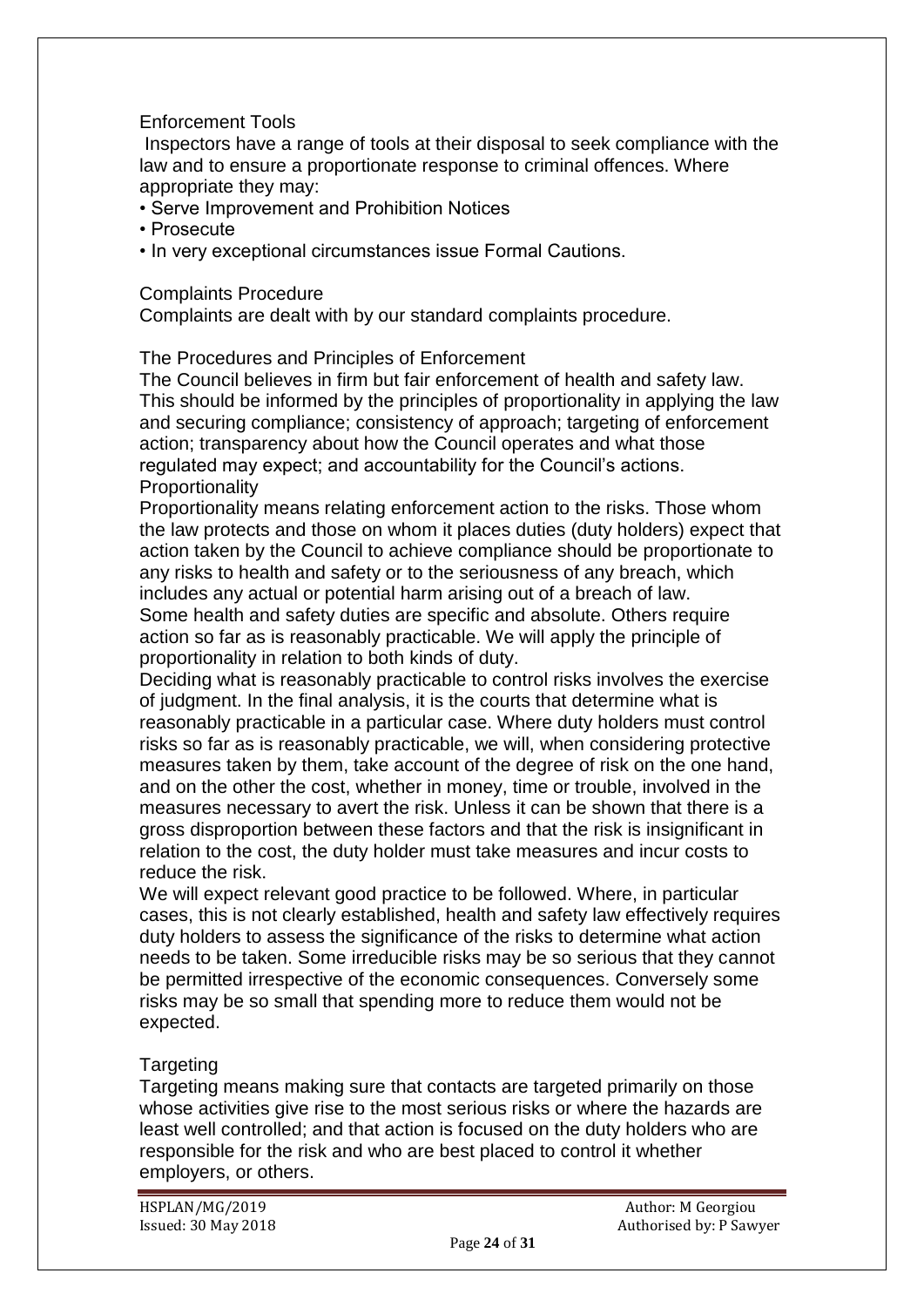The Council has a system for prioritising contacts according to the risks posed by a duty holder's operations, and to take account of the hazards and the nature and extent of the risks that arise. The duty holder's management competence is an important factor. Certain very high hazard sites will receive regular inspections so that we can give public assurance that such potentially serious risks continue to be effectively managed.

Enforcement action will be directed against duty holders who may be employers in relation to workers or others exposed to risk, the self employed, the owner of the premises, or the supplier of the equipment, or the designer or client of the project. Where several duty holders have responsibilities we will take action against those who are primarily in breach.

When our inspectors issue improvement or prohibition notices or prosecute or in exceptional circumstances issue formal cautions, we will ensure that a senior officer of the duty holder concerned, at board level, is also notified.

# **Consistency**

Consistency of approach does not mean uniformity. It means taking a similar approach in similar circumstances to achieve similar ends.

Duty holders managing similar risks expect a consistent approach from us in the advice tendered; the use of enforcement notices etc; decisions on whether to prosecute; and in the response to incidents.

In practice consistency is not a simple matter. Our enforcement officers are faced with many variables: the severity of the hazard, the attitude and competence of management, the duty holder's accident history.

Decisions on enforcement action are discretionary, involving judgment by the officer. The Council has arrangements in place to promote consistency in the exercise of discretion, and these include liaison arrangements with other enforcing authorities and the Health and Safety Executive.

# **Transparency**

Transparency means helping duty holders to understand what is expected of them and what they should expect from us. It also means making clear to duty holders not only what they have to do but, where this is relevant, what they don't. That means distinguishing between statutory requirements and advice or guidance about what is desirable but not compulsory.

It also involves us in having arrangements for keeping employees, their representatives, and victims or their families informed. These arrangements have regard to legal constraints and requirements.

We will tell you what to expect when an inspector calls and what rights of complaint are open to you. All our health and safety inspectors are required to issue "What to expect when a health and safety inspector calls" whenever they visit. This publication explains what employers and employees and their representatives can expect when a health and safety inspector calls at a workplace. In particular:

• When inspectors offer duty holders information, or advice, face to face or in writing, including any warning, they will tell the duty holder what to do to comply with the law, and explain why. If asked

Inspectors will confirm any advice in writing and distinguish legal requirements from best practice advice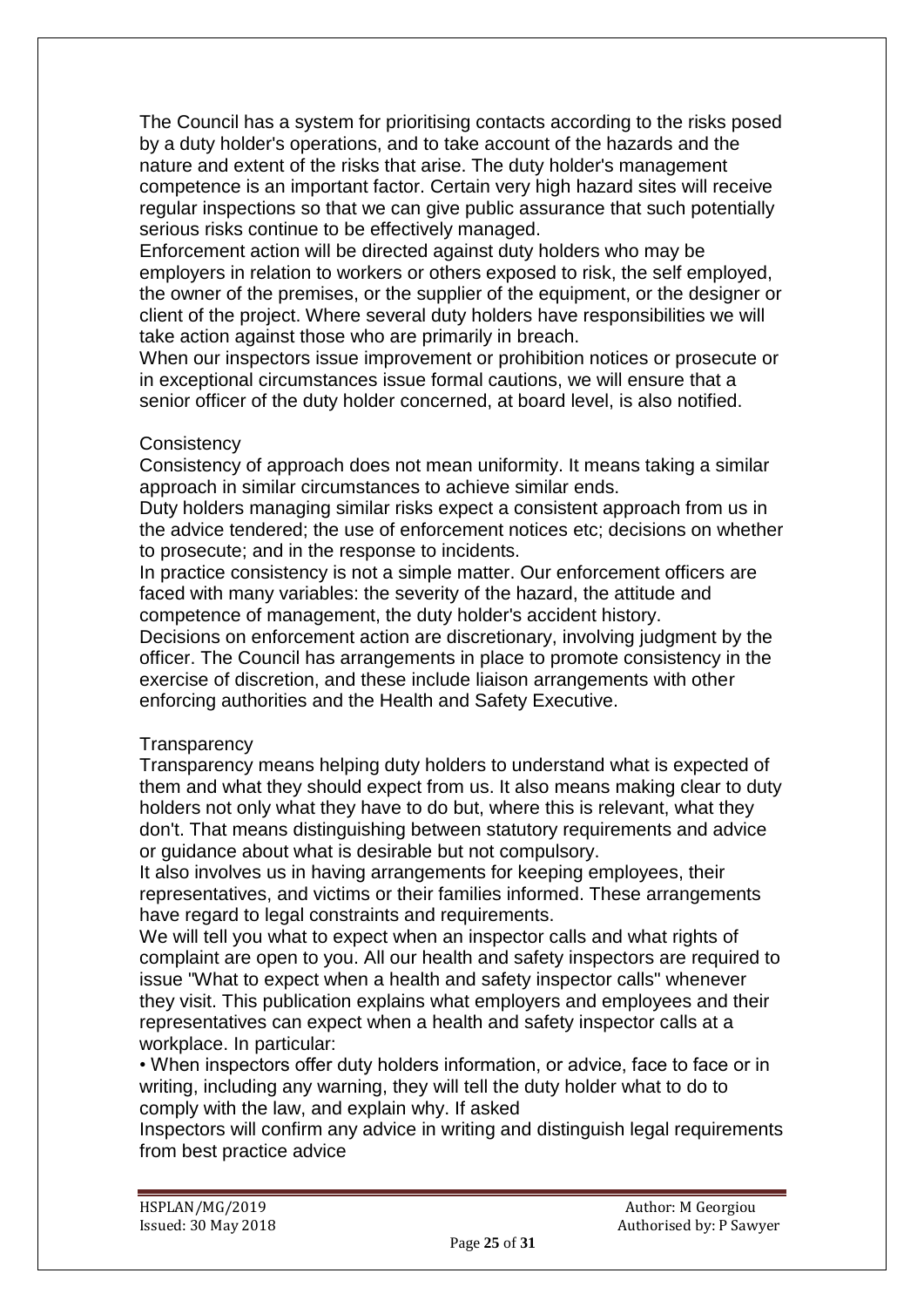• in the case of improvement notices, the inspector will discuss the notice and, if possible, resolve points of difference before serving it. The notice will say what needs to be done, why, and by when;

• in the case of a prohibition notice, the notice will explain why the prohibition is necessary.

# Accountability

Regulators are accountable to government, citizens and Parliament for their actions. This means that we have policies and standards (such as the four enforcement principles above) against which we can be judged, and an effective and easily accessible mechanism for dealing with comments and handling complaints.

We have a complaints procedure "Comments/compliments/complaints". Where a notice is served there is a right of appeal to an Employment Tribunal.

# Investigation

As with prosecution (see below), the Health and Safety Executive expects us to use discretion in deciding whether incidents, complaints or cases of ill health should be investigated. The priorities are reflected in the HELA Strategy that we use to target our activities and resources via our Health and Safety Service Plan.

Investigations are undertaken in order to determine:

**Causes** 

• Whether action has been taken or needs to be taken to prevent a recurrence and to secure compliance with the law

- Lessons to be learnt and to influence the law and guidance
- What response is appropriate to a breach of the law

To maintain a proportionate response most resources available for investigation will be devoted to the more serious circumstances. The Health and Safety Executive Strategic Plan recognises that it is neither possible nor necessary for the purposes of the Act to investigate all issues of non compliance with the law that are uncovered in the course of planned inspection, or reported events.

In conducting our investigations we will take account of any likely complimentary or shared enforcement roles, e.g. where the HSE has jurisdiction over some of the activities of a duty holder and we have jurisdiction over the rest of the activities. We will also refer relevant information to other Regulators where there is a wider regulatory interest e.g. the HSE or to the Primary Authority of a duty holder within the Primary Authority Partnership Scheme.

Our complaints / requests for service policy can be found at Appendix B. We will carry out a site investigation of a reportable work-related death, unless there are specific reasons for not doing so, in which case, those reasons shall be recorded.

In selecting which complaints or reports of incidents, injury or occupational ill health to investigate and in deciding the level of resources to be used, the Council shall take into account the following factors:

- The severity and scale of potential or actual harm
- The seriousness of any potential breach of the law
- Knowledge of the duty holders past health and safety performance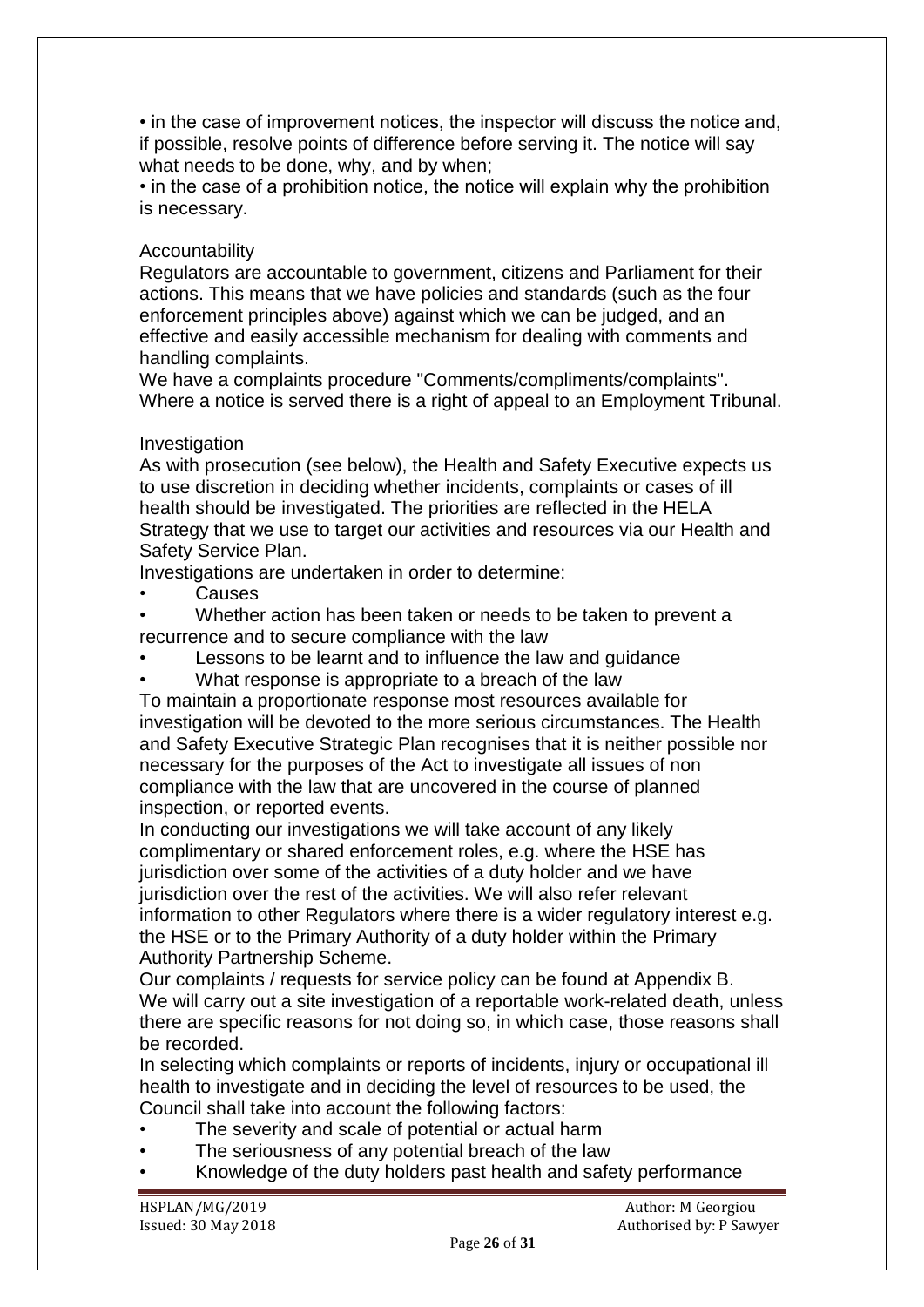- The enforcement priorities
- The practicality of achieving results
- The wider relevance of the event, including serious public concern. A more detailed policy on investigating reportable workplace accidents and ill health is detailed in Appendix A
- Prosecution

We will use discretion in deciding whether to initiate a prosecution. Our primary purpose is to help prevent harm, and while prosecution can draw attention to the need for compliance with the law, other approaches to enforcement can often promote health and safety more effectively. The decision to prosecute will have regard to the evidential and public interest tests set down in England and Wales by the Director of Public Prosecutions in the Code for Crown Prosecutors. No prosecution will go ahead unless the prosecutor finds there is sufficient evidence to provide a realistic prospect of conviction, and decides that prosecution would be in the public interest. Whilst our primary purpose is to ensure that duty holders manage and control risks effectively thus preventing harm, prosecution is an essential part of enforcement. Where an investigation has collected sufficient evidence to provide a realistic prospect of conviction and has decided, in accordance with this policy and taking account of the Code for Crown Prosecutors that it is in the public interest to prosecute then that prosecution should go ahead. Where circumstances warrant it and the evidence to support a case is available we will prosecute without prior warning or recourse to alternative sanctions. Subject to the above we will normally prosecute, or recommend prosecution, where following an investigation or other regulatory contact, the following

circumstances apply. Where:

• Death was a result of a breach of the legislation;

• The gravity of an alleged offence, taken together with the seriousness of any actual or potential harm, or the general record and approach of the offender warrants it;

• There has been reckless disregard of health and safety requirements;

• There have been repeated breaches which give rise to significant risk, or persistent and significant poor compliance;

• Work has been carried out without or in serious breach of an appropriate license or safety case;

• A duty holders standard of managing health and safety is found to be far below what is required by health and safety law and to be giving rise to significant risk:

• There has been a failure to comply with a written warning or an improvement or prohibition notice; or there has been a repetition of a breach that was subject to a formal caution

• Inspectors have been intentionally obstructed in the lawful course of their duties.

• False information has been willfully supplied, or there has been an intent to deceive;

We will also consider prosecution, or consider recommending prosecution where, following an investigation or other regulatory contact, the following circumstances apply.

• it is appropriate in the circumstances as a way to draw general attention to the need for compliance with the law and the maintenance of standards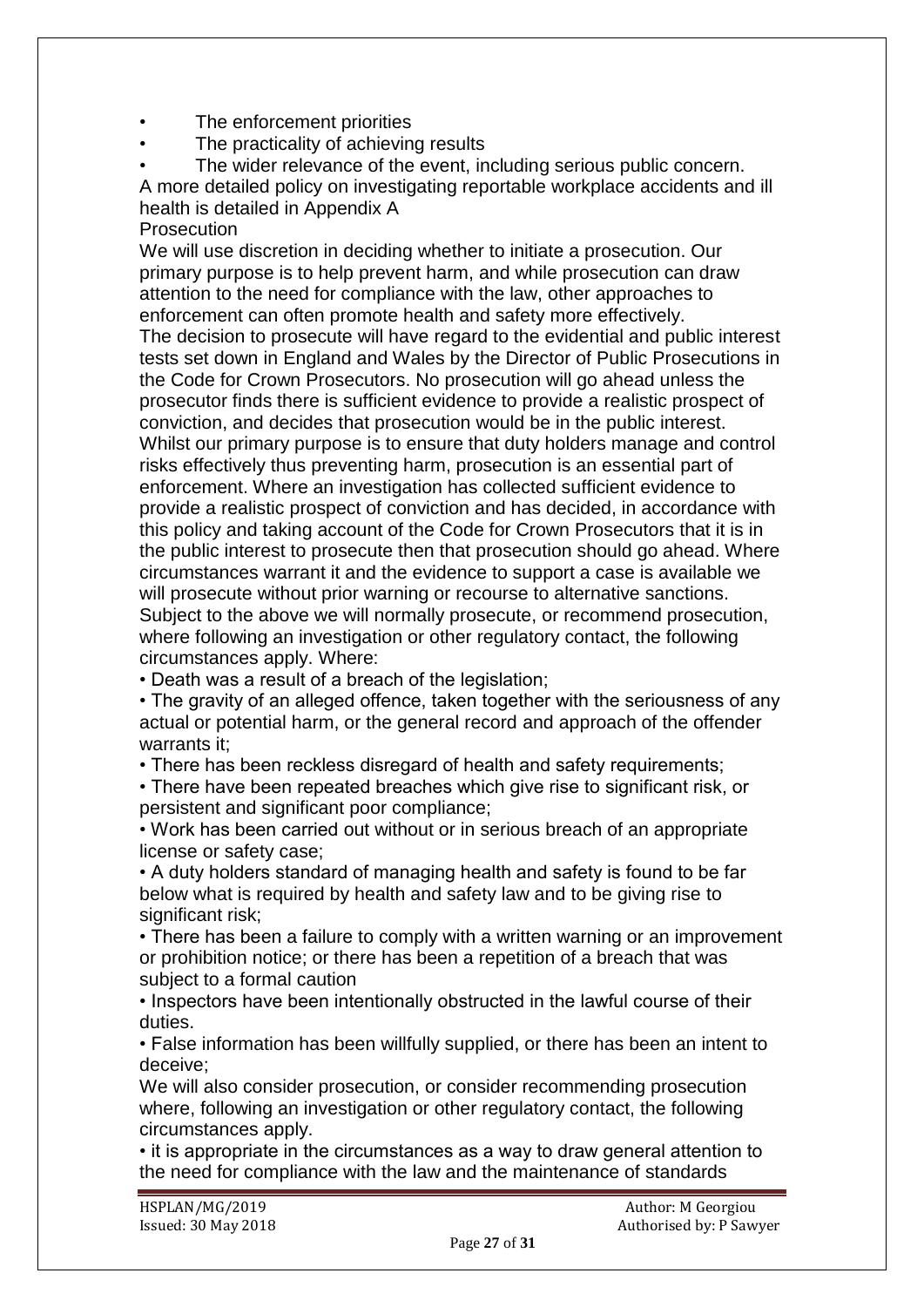required by law, and conviction may deter others from similar failures to comply with the law.

• A breach that gives rise to significant risk has continued despite relevant warnings from employees, or their representatives, or from others affected by a work activity.

Where inspectors are assaulted we will also seek police assistance with a view to seeking the prosecution of offenders.

Subject to the above we will identify and prosecute individuals if we consider that a conviction is warranted and can be secured. Additionally we will actively consider the management chain and the role played by individual directors and managers. We will take action against them where it can be shown that the offence was committed with their consent or connivance or to have been attributable to neglect on their part. Where appropriate we will seek disqualification of directors under the Company Directors Disqualification Act 1986.

#### **Publicity**

We will make arrangements for the publication annually of the names of all the companies and individuals who have been convicted in the previous 12 months of breaking health and safety law.

We will also consider drawing media attention to factual information about charges that have been laid before the courts, having due regard to publicity that could prejudice a fair trial. We will also consider publicising any conviction that could serve to draw attention to the need to comply with health and safety requirements, or deter anyone tempted to disregard their duties under health and safety law.

# Action by the Courts

Where appropriate we will draw the court's attention to all the factors that are relevant to the court's decision as to what sentence is appropriate on conviction. The Court of Appeal has given some guidance on some of the factors that should inform the courts in health and safety cases (R v F. Howe and Son (Engineers) Ltd [1992] 2 All ER, and subsequent judgments).

#### Representation to the Courts

In cases of sufficient seriousness, and when given the opportunity, we will consider indicating to the magistrates that the offence is so serious that they may send it to be heard or sentenced in the higher court where higher penalties can be imposed. In considering what representations to make we will have regard to

Court of Appeal guidance: the Court of Appeal has said "In our judgment magistrates should always think carefully before accepting jurisdiction in health and safety at work cases, where it is arguable that the fine may exceed the limit of their jurisdiction or where death or serious injury has resulted from the offence".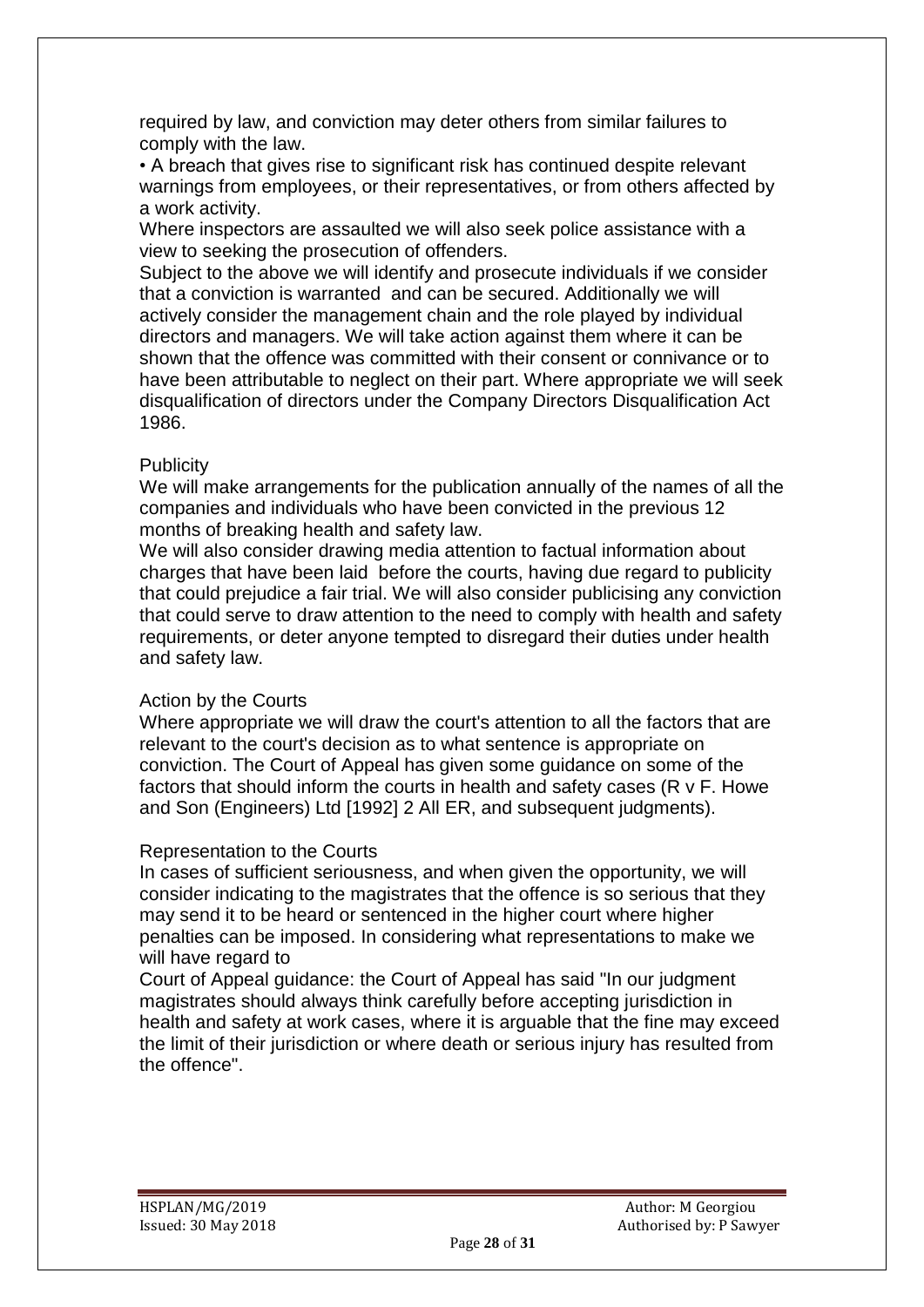# #Death at Work

Where there has been a breach of the law leading to a work-related death, we will consider whether the circumstances of the case might justify a charge of manslaughter or corporate manslaughter.

We will liaise with the Police, Coroners and the Crown Prosecution Service and if they find evidence suggesting manslaughter, pass it on to the Police or where appropriate the CPS. If the Police or the CPS decide not to pursue a manslaughter case, we will bring a health and safety prosecution if that is appropriate. (To ensure decisions on investigation and prosecution are coordinated the HSE, the Association of Chief Police Officers and the CPS have jointly agreed and published "Work Related Deaths: A Protocol for Liaison.

# Appendix A

Incident Investigation

It is the policy of the Council to investigate reportable accidents under the Reporting of Injuries, Disease, and Dangerous Occurrences Regulations 2013 according to the criteria set out below.

An initial assessment of the incident will be made and a decision taken on investigation within 3 working days.

They will be investigated in accordance with the principles of proportionality, consistency, targeting, transparency and accountability.

The purpose of investigation is to:

• Identify immediate and underlying causes

• Ensure the duty holder takes appropriate remedial action to prevent reoccurrence

• Evaluate compliance with the relevant statutory provisions

• Apply the principles of the Enforcement Management Model and take enforcement action if appropriate.

Investigations will be:

• Continued only so far as they are proportionate to the achievement of the objectives set for them [see below].

• Conducted and/or supervised by staff who are competent

• Provided with adequate resources and support, including information, equipment and staffing

• Conducted so that efficient and effective use is made of the resources committed to them

• Timely, so far as this is within the control of the investigating inspector

• Subject to suitable management procedures for monitoring the conduct and outcome of

investigations

Factors to determine whether an investigation continues to be proportionate:

• Public expectation, for example, where there has been a fatality or fatalities, serious ill health, or an accident involving multiple serious injuries

• The potential (taking into account reasonable foreseeabiltiy) for a repetition of the circumstances to result a fatality or fatalities, serious ill health, or an accident involving multiple serious injuries either in the activities of a specific duty holder or within industry generally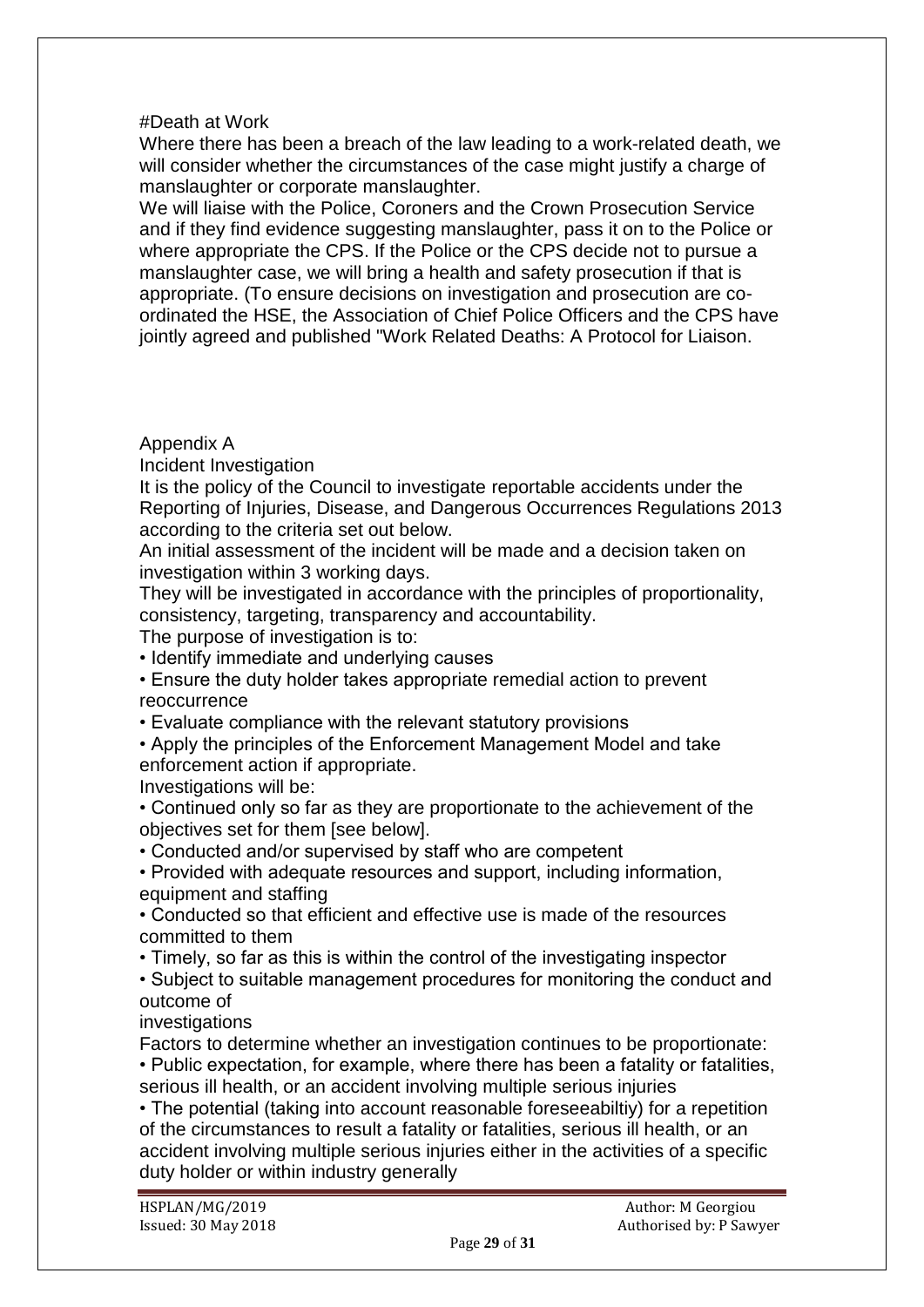• The extent to which the available evidence allows conclusions as to causation to be drawn and supported with sufficient certainty, including conclusions as to responsibility for alleged breaches of relevant legislation

• The extent to which the resources needed for the investigation are disproportionate to the hazard(s) or risk(s)

• The prevalence of the event, either in the activities under the control of a specific duty holder, or in an industry sector generally.

Criteria for Investigating RIDDOR Reports

All reports that meet the following criteria should be selected for investigation, subject to the qualifications in Part C.

# A Defined Circumstances:

All fatalities arising out of work activities except those relating to most road traffic incidents.

The following major injuries to persons at work, as defined in the Reporting of Injuries, Diseases and Dangerous Occurrence Regulations ( RIDDOR ) irrespective of cause. All amputations of digit(s) past the first joint, amputation of hand/arm or foot/leg, serious multiple fractures, crush injuries leading to major organ damage (e.g. ruptured spleen) serious head injuries involving less of consciousness, full thickness burns and scalds, permanent blinding of one or both eyes, scalping.

All incidents which result in a RIDDOR-defined major injury in the following categories: workplace transport incidents, electrical incidents, falls from a height of greater than 2m, confined space incidents.

All RIDDOR -defined asphyxiation.

All reported cases of disease which meet the criteria for reporting under RIDDOR, except those arising from circumstances/situations which have already been investigated.

B Circumstances requiring: Judgment as to seriousness:

All incidents likely to give rise to serious public concern where this is related to the seriousness of the outcome, potential outcome, or breach of health and safety law.

Irrespective of the potential for serious public concern, all incidents resulting in RIDDOR-defined major injuries, where it appears from the report that there is likely to have been a serious breach of health and safety laws.

Dangerous occurrences, where it appears from the report that the outcome/potential outcome or apparent breach of law is serious.

C The following circumstances may qualify the criteria in Parts A or B Inadequate resources due to other priorities (must be referred to CEHO or equivalent)

Impracticability of investigation e.g. unavailability of witnesses or evidence or disproportionate effort will be required.

No reasonably practicable precautions available for risk reduction.